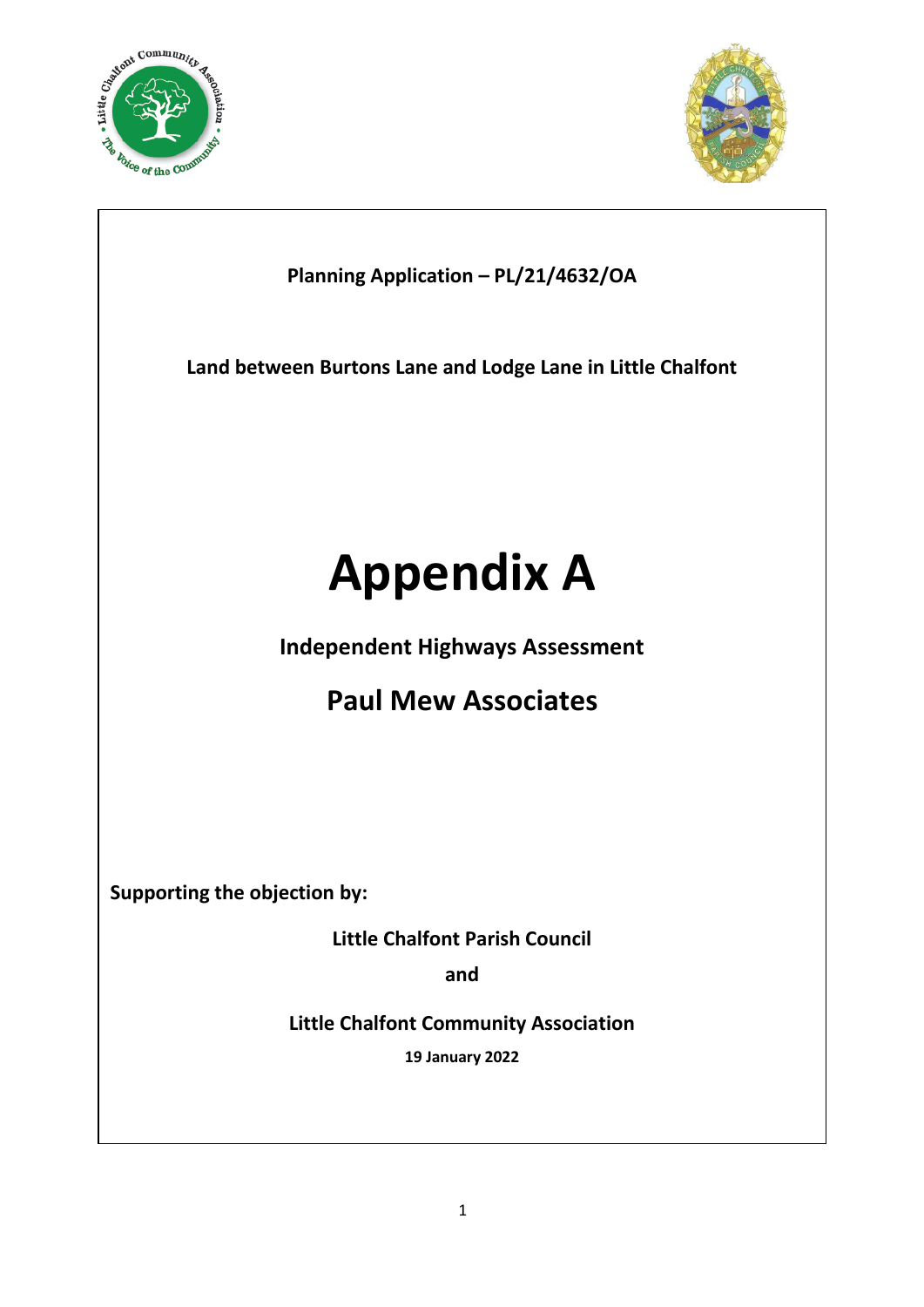THIS PAGE IS DELIBERATELY LEFT BLANK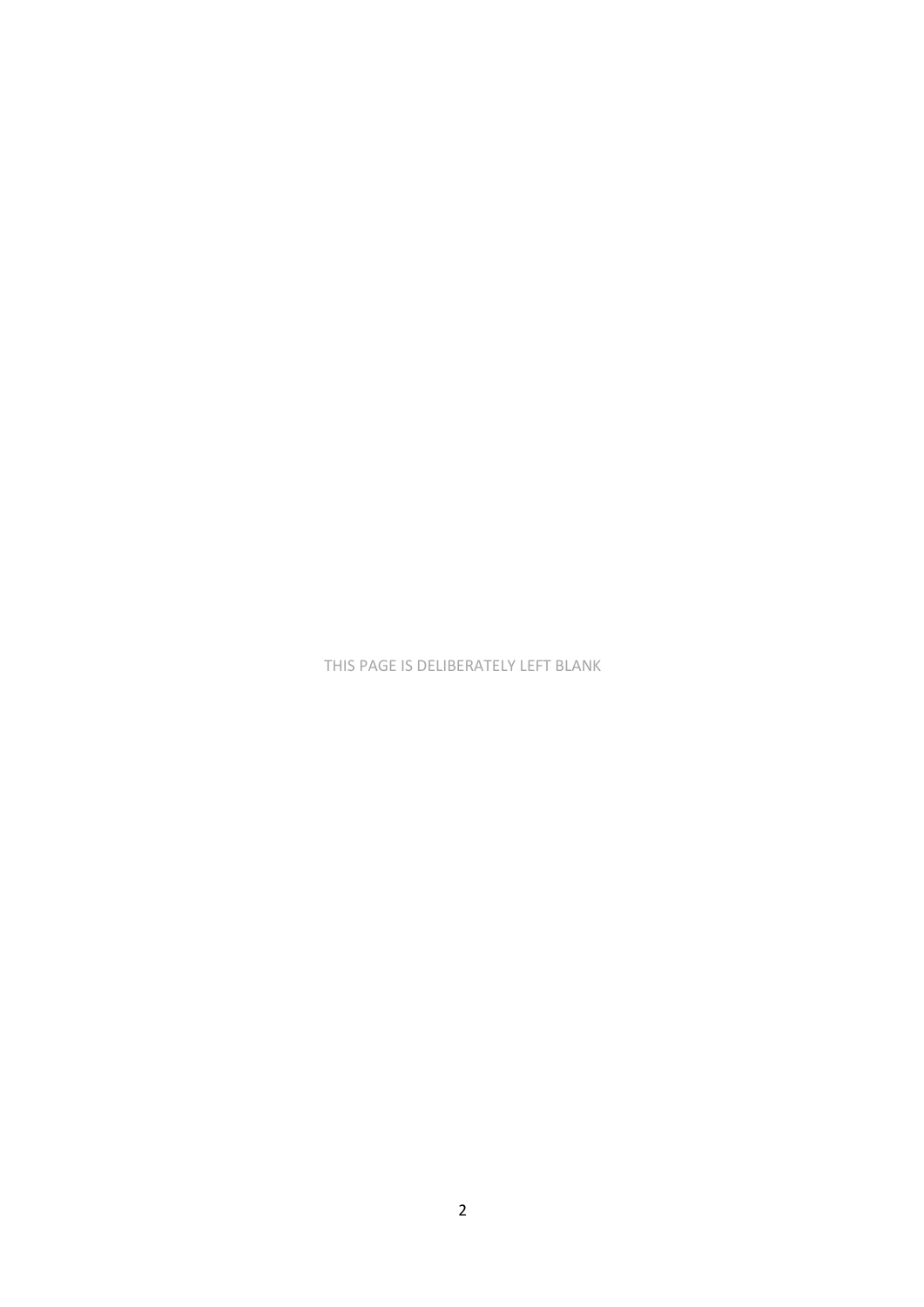

# LITTLE CHALFONT COMMUNITY ASSOCIATION & LITTLE CHALFONT PARISH COUNCIL

# LITTLE CHALFONT GOLF CLUB, LODGE LANE AND ADJACENT LAND TO THE SOUTH INCLUDING HOMESTEAD, BURTONS LANE, LITTLE CHALFONT, BUCKINGHAMSHIRE, HP8 4AJ

# INDEPENDENT HIGHWAYS ASSESSMENT

January 2022

Ref: P2608 Little Chalfont Independent Highways Assessment v4 170122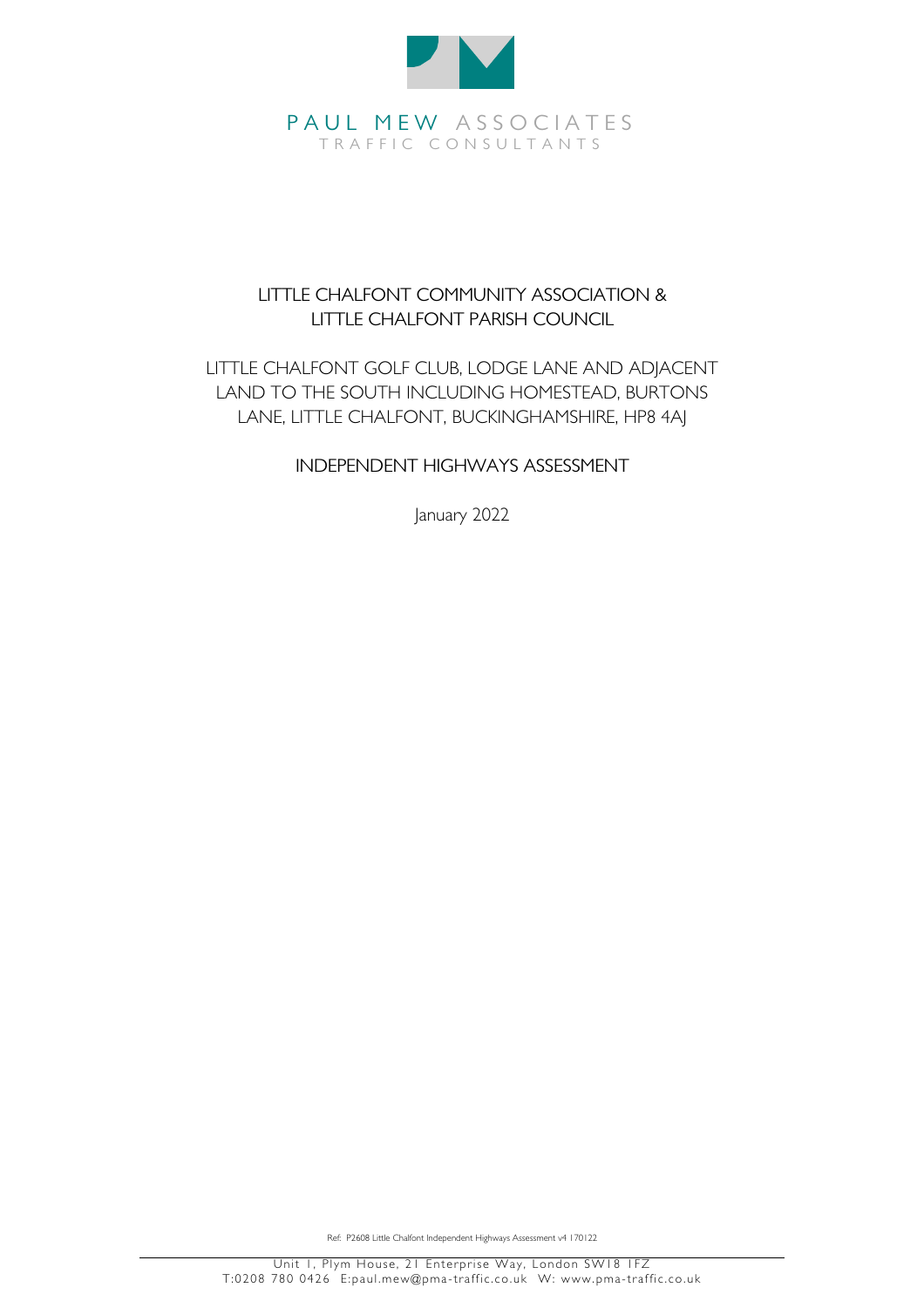#### **Contents**

- 1.0 INTRODUCTION<br>2.0 TRANSPORT STA
- 2.0 TRANSPORT STATEMENT<br>3.0 FRAMEWORK TRAVEL PLA
- FRAMEWORK TRAVEL PLAN
- 4.0 FRAMEWORK CONSTRUCTION TRAFFIC MANAGEMENT PLAN<br>5.0 SUMMARY & CONCLUSIONS
- 5.0 SUMMARY & CONCLUSIONS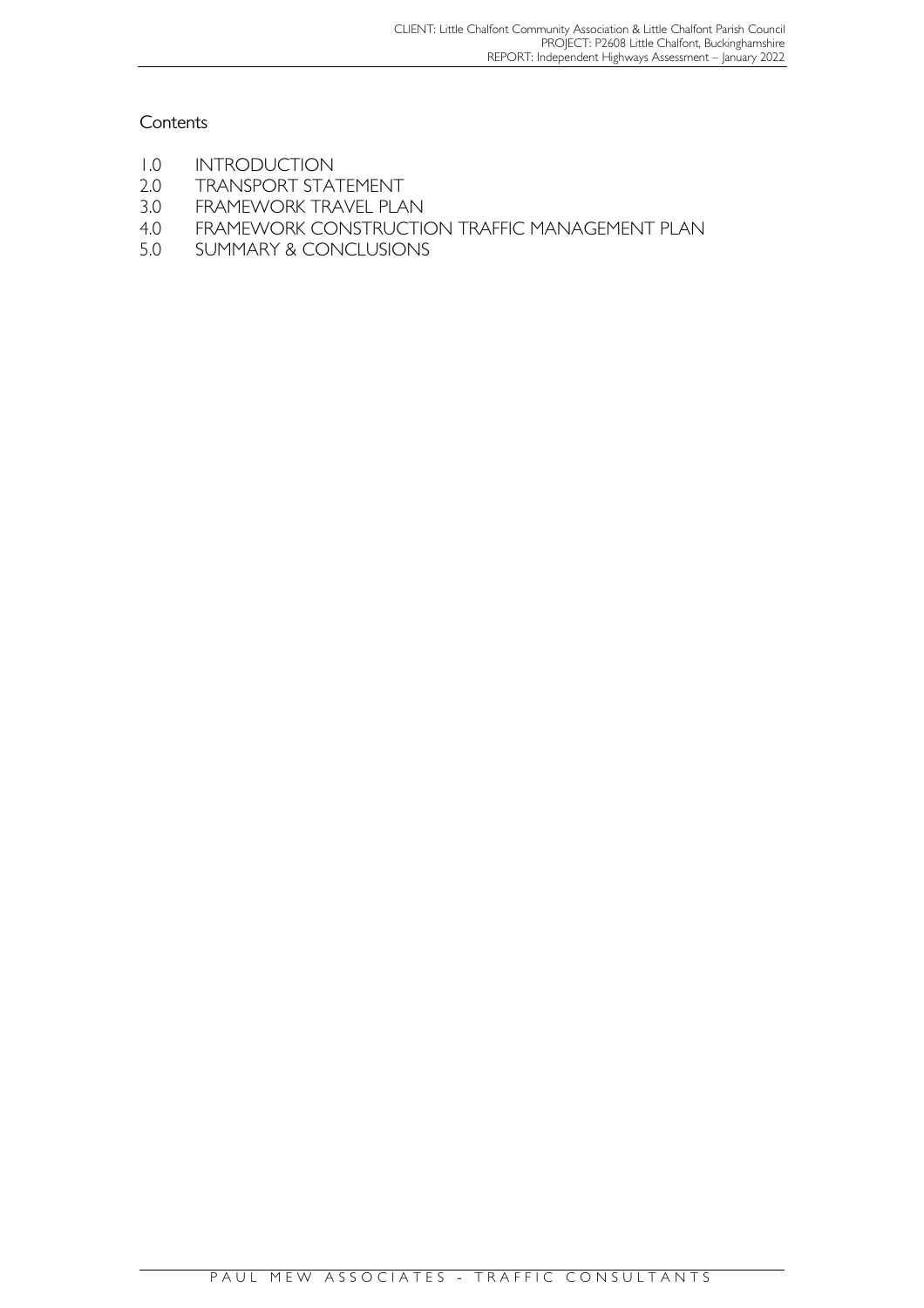# 1.0 INTRODUCTION

- 1.1 Paul Mew Associates have been appointed by the Little Chalfont Community Association & Little Chalfont Parish Council to carry out an independent audit of the transport implications of the proposed development of Little Chalfont Golf Club, Lodge Lane and adjacent land to the south including Homestead, Burtons Lane, Little Chalfont, Buckinghamshire, HP8 4AJ.
- 1.2 The proposed development that has been submitted to Buckinghamshire Council under Planning Ref: PL/21/4632/OA is for the;

"demolition of all existing buildings and the erection of residential dwellings including affordable housing, custom build (Use Class C3), retirement homes and care home (Use Class C2), new vehicular access point off Burtons Lane, improvements to existing Lodge Lane access including works to Lodge Lane and Church Grove, new pedestrian and cycle access at Oakington Avenue including construction of new pedestrian and cycle bridge and associated highway works, a local centre including a community building (Use Classes E(a)(b)(e), F2(b)), land safeguarded for educational use (Use Classes E(f) and FI(a)), public open space and associated infrastructure (matters to be considered at this stage: Burtons Lane and Lodge Lane access)."

1.3 The Transport Assessment submitted by the applicant includes a more 'quantitative' description of the proposed land uses, comprising of:

 …380 residential units (Use Class C3), up to 100 Bed Retirement Living (Use Class C2), up 60 Bed Care Home (Use Class C2), land safeguarding for a 1FE primary school and nursery, up to 1,000m² community hub and associated infrastructure delivery including road, cycle, landscaping, reprofiling and bridge link to Oakington Avenue.

- 1.4 This Independent Highways Assessment has examined the Transport Statement, Framework Travel Plan and Framework Construction Traffic Management Plan submitted in support of the application. A site visit has also been carried out by Paul Mew Associates to assess the site and the potential impact of the proposed development on local conditions.
- 1.5 The findings of this assessment are set out in the following chapters on a document by document basis, and in the order of contents of each document.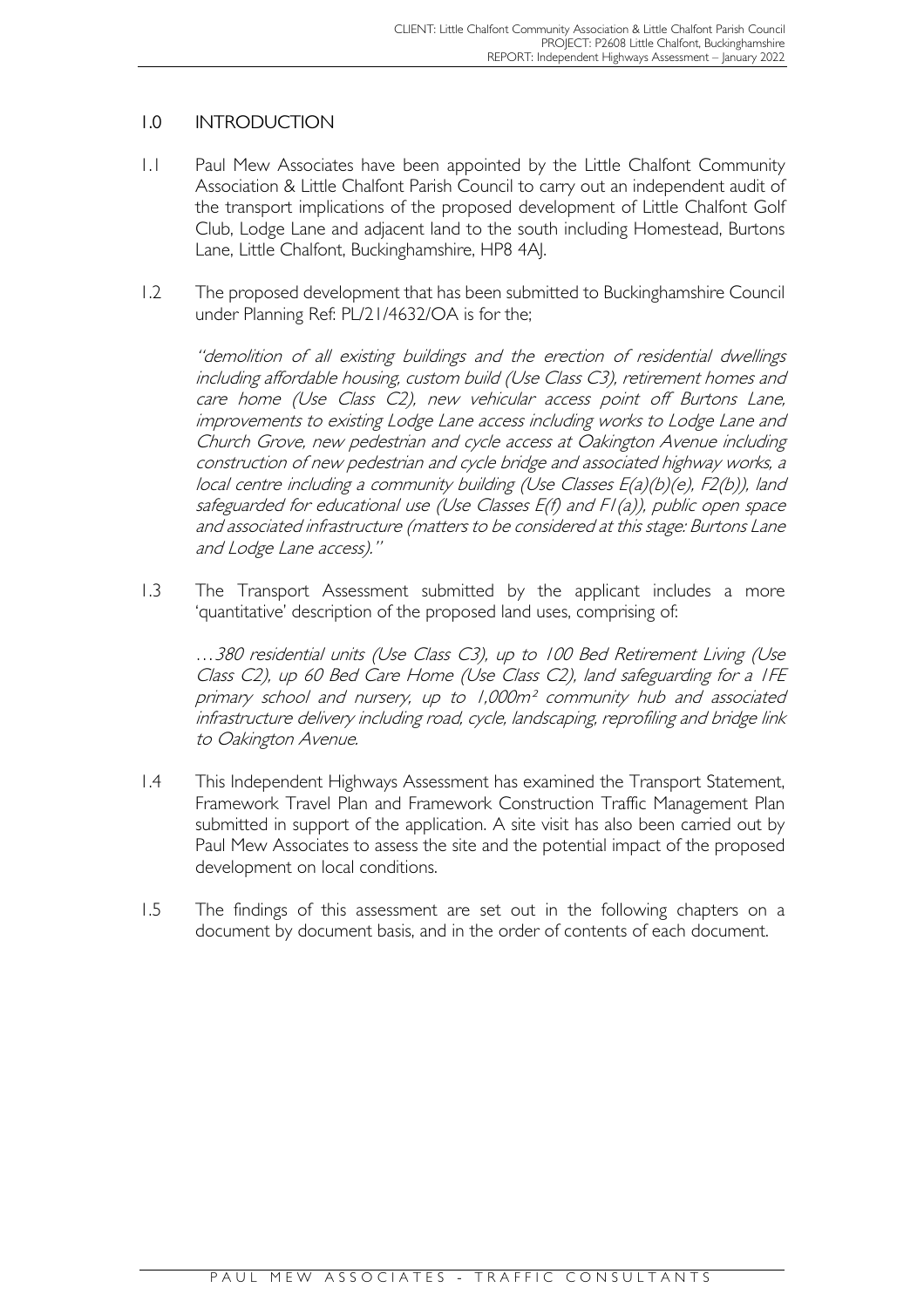# 2.0 TRANSPORT STATEMENT

2.1 This chapter assesses the Transport Statement submitted in support of the application. It should be noted that the document is entitled Transport Statement but within the document it is referred to as a Transport Assessment. The Department for Transport's guidance on the preparation of Transport Statements and Transport Assessments makes clear that Transport Statements are for small developments which are expected to generate relatively low numbers of trips or traffic flows, with minor transport impacts. As such, the document should have been entitled Transport Assessment. Additionally, the title page of the Transport Statement sets out that the proposed development is 'residential'. It would have been more accurate to describe the development as 'mixed use' as in addition to 380 dwellings, the scheme proposed retirement dwellings, a care home, a 1FE primary school and a community hub.

# Chapter 1. Introduction

- 2.2 The introduction includes the statement that 'Safe and suitable vehicular access to the proposed development will be provided from Lodge Lane and Burtons Lane'. There is no evidence in the Transport Statement, or in the application, that the required Road Safety Audit and Non-Motorised User Audit processes have been carried out. Stage 1 Road Safety Audits and Non-Motorised User Audits should have been carried out for any new or amended road junctions to assess the safety implications of changes for motorists, pedestrians, cyclists and other non-motorised users. Until such audits are carried out, the assertion that 'safe' vehicle access will be provided should be rescinded.
- 2.3 The assertion that 'the site is accessible by sustainable modes of travel including foot, cycle and public transport' is questioned as discussed in more detail later in this chapter.

# Chapter 2. Transport Policy Context

2.4 Chapter 2 of the Transport Statement presents a review of relevant planning policy and with respect to local, regional, and national guidance. It does not however set out how the proposed development complies with these policy requirements, with the exception of parking standards.

# Chapter 3. Existing Transport Network

2.5 Para 3.6 of the Transport Statement sets out that Lodge Lane is circa 4.8m wide. It does not mention that the road is largely provided in a 'cutting / gulley' with steep banks rising on either side and that vegetation / soil encroaches on either side of the tarmac surface – all of which would reduce the effective width of the road. Para 3.6 also does not mention that the railway bridge has a height clearance of 13"0' (3.96m) or that Lodge Lane has sections of considerable gradient of up to 9% (1:11) which could pose safety issues for large vehicles and / or in icy conditions. There are no footways or street lighting on Lodge Lane.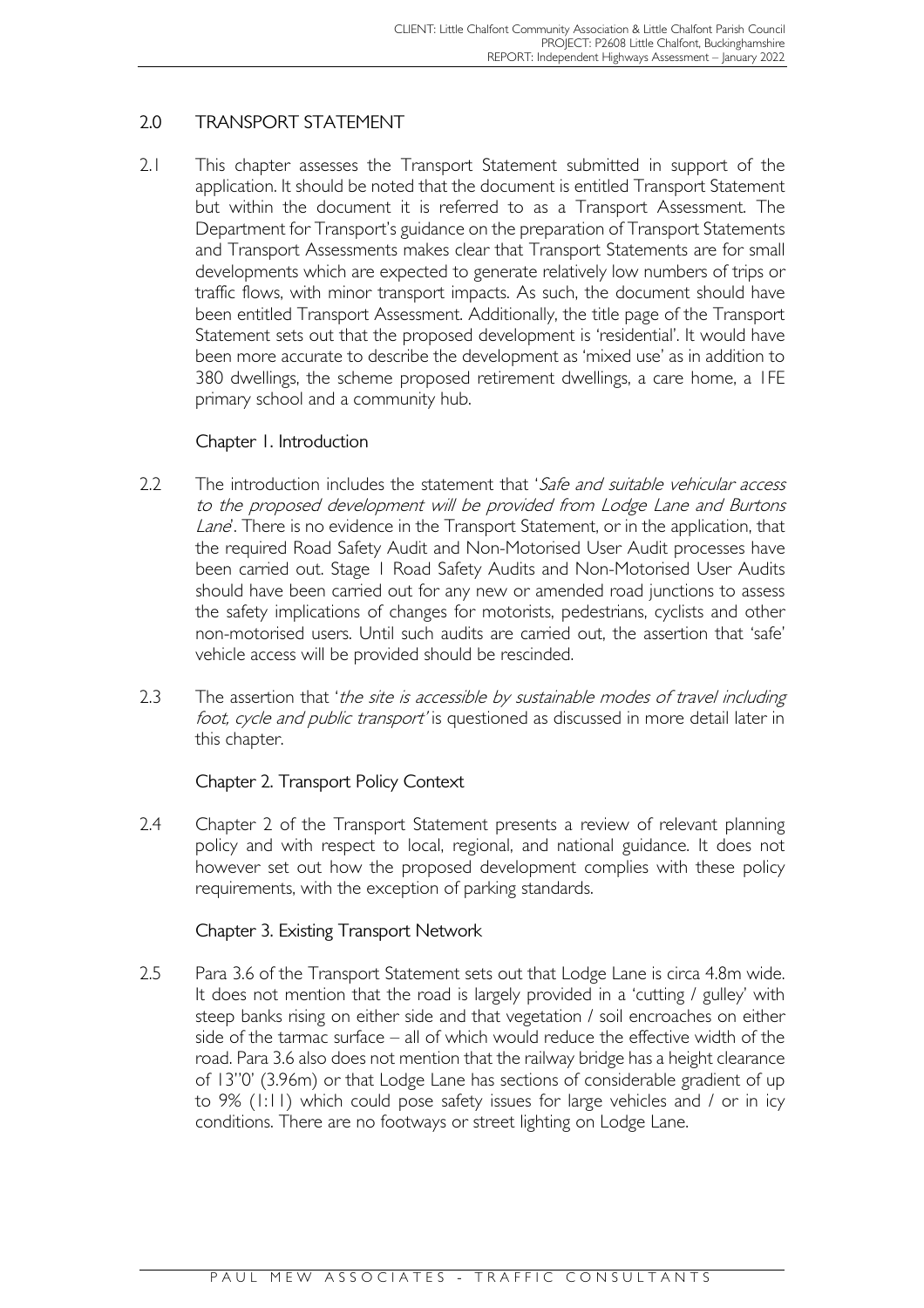- 2.6 Paragraph 3.6 of the Transport Statement sets out that Burtons Lane is partially lit and provided with footways, while Paragraph 2.2 of the Design & Access Statement claims the footpath from the Burtons Lane entrance to the village centre is 1.5 to 2m wide. Assessment of the section of Burtons Lane adjacent to the site and north to the A404 (a distance of circa 630m) reveals there are just 2 lamp columns. As such during hours of darkness the majority of the footway to the north would be unlit. In addition, the footway is only 1m wide at some points and not in a good state of repair with edges crumbling. The footway is also subject to reduced natural surveillance. Taken in conjunction, the above factors would lead to a reduced feeling of safety for pedestrians.
- 2.7 The Transport Statement presents no data on existing traffic flows on Lodge Lane, Burtons Lane or indeed any other local road. It would have been expected that, as a minimum, automatic traffic count data had been collected / reported so that vehicle speed data could be used to confirm / assess sightline requirements.
- 2.8 Paragraph 3.7 of the Transport Statement, part of the Sustainable Transport Accessibility section, includes the statement that 'Most people will walk to destination that is less than one mile (Planning for Walking, 2015)'. A quick internet search shows a contradictory assessment from The Independent newspaper (14/06/18) which sets out that a survey in 2018 revealed that " $ln a$ study of 2,000 adults, 40 per cent admitted they would not be willing to walk more than a mile to get somewhere, opting for an alternative form of transport instead'. As such, the other claims made about how far people are willing to walk or cycle in this paragraph and Paragraphs 3.12 to 3.14 of the Transport Statement need to be taken with a degree of scepticism.
- 2.9 A walk catchment figure has been prepared and presented at Appendix A, but it is in not clear if the isochrones reflect the current situation, or the proposed development whereby a new pedestrian / cycle bridge link across the railway line will be provided. For example, Oakington Avenue which is to the north of the railway line is shown as being a 10 minute walk from the centre of the site, but at present there is no direct pedestrian route – the walk route via Lodge Lane or Burtons Lane is likely to exceed 10 minutes. As such the walk catchment figure may present an overly optimistic view of the site pedestrian accessibility. It is also noted that Para's 3.12 and 3.13 refer to Drawing 140207/SK1 within Appendix A, but Appendix A only includes a single drawing entitled Figure 3.2 and that the drawing shows local facilities (district centre, community library, primary school, high school, GP surgery and station). These facilities are not shown on the walk catchment map, neither does it show the site boundary. An explicit assessment of road traffic accidents involving pedestrian casualties is not presented.
- 2.10 The Transport Statement does not include any assessment of accessible access to the site for wheelchair users or for those with reduced mobility.
- 2.11 With regards cycle access while Burtons Lane may form part of a local cycle route, the Transport Statement does not mention the gradient on Burtons Lane which may affect how realistic cycle use would be for users of the new development. Neither is an explicit assessment of road traffic accidents involving cyclists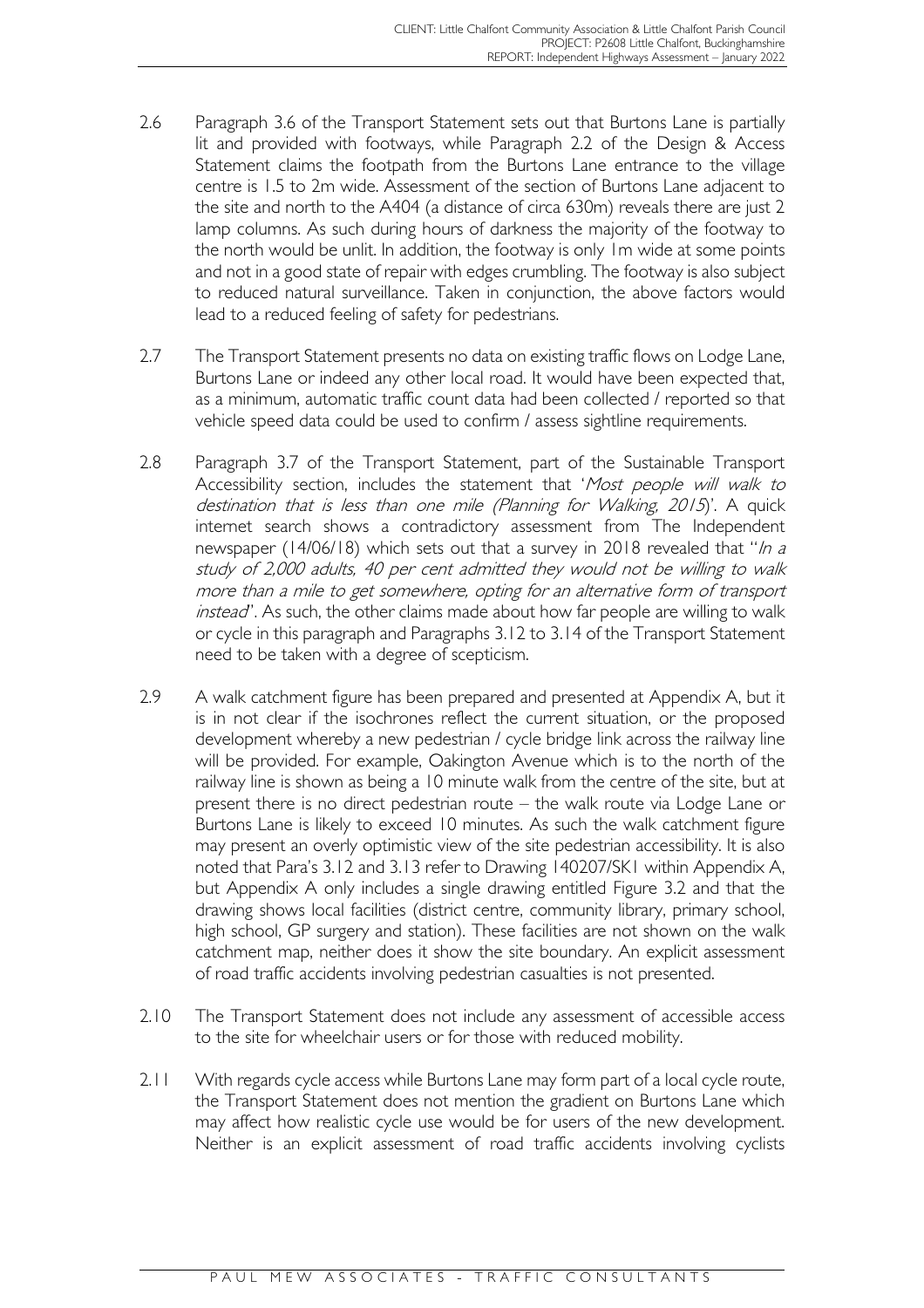presented. The use of Lodge Lane by cyclists, given the road's width and the volume of development traffic forecast to use it, could lead to road safety issues.

- 2.12 The Public Transport section of Chapter 3 states that the centre of the site is within 500m of Chalfont and Latimer Station. It should be noted that this is an 'as the crow flies' distance. The minimum walk distance without the proposed new railway bridge is 1.3km, while with the new railway bridge it would be around 700m. Hence, the 500m claim is misleading.
- 2.13 Paragraph 3.19 suggests there are approximately 10 rail services an hour in each direction, which would total 20 services. Assessment of Chiltern Railways and Transport for London timetables shows that during the peak hour (08:00-09:00) there are a total of 15 rail and underground services. During off peak hours, the number of services is lower than this.
- 2.14 The provision of local bus services is poor with just 2 services available at a walk distance of around 700m (with the new footbridge) or 1.3km without, and with service frequencies of just 1 per hour or 1 every 2 hours with limited / no services at weekends.
- 2.15 There is no assessment of step free access at Chalfont and Latimer Station or for local bus services for wheelchair users or for those with reduced mobility.
- 2.16 The Census data presented in Table 3.3 is for journeys to work and will reflect the fact that many local people will commute in to London by rail / underground with 25% of journeys to work being made by this mode. The data does not show how non-journeys to work are made, such as trips to / from school, shopping trips or leisure / travel trips. This would be likely to account for a significant number of trips per day which are unlikely to be made by rail and more likely to be made by car.
- 2.17 The road safety assessment includes what is stated to be the last available 5 year period (2015 to 2019). At the time the Transport Statement was prepared the most recent available Crashmap 5 year period was 2016 to 2020. Map extracts showing the location of road traffic accidents involving pedestrians and cyclists should have been shown.
- 2.18 The summary presented at the end of Chapter 3 suggests that 'the site is extremely accessible by a variety of alternative modes of transport that have the potential to reduce reliance upon the private car, with currently 82% of local residents traveling to work by alternative modes.'
- 2.19 This claim is contested on the basis of the arguments set out above. The claim that 82% of local residents travel to work by modes of transport other than car is incorrect and misleading. Table 3.3 of the Transport Statement shows that 66% of people in the area travel to work by car (as car driver or passenger), which means that those that travel by modes other than the car account for 34% - not 82%.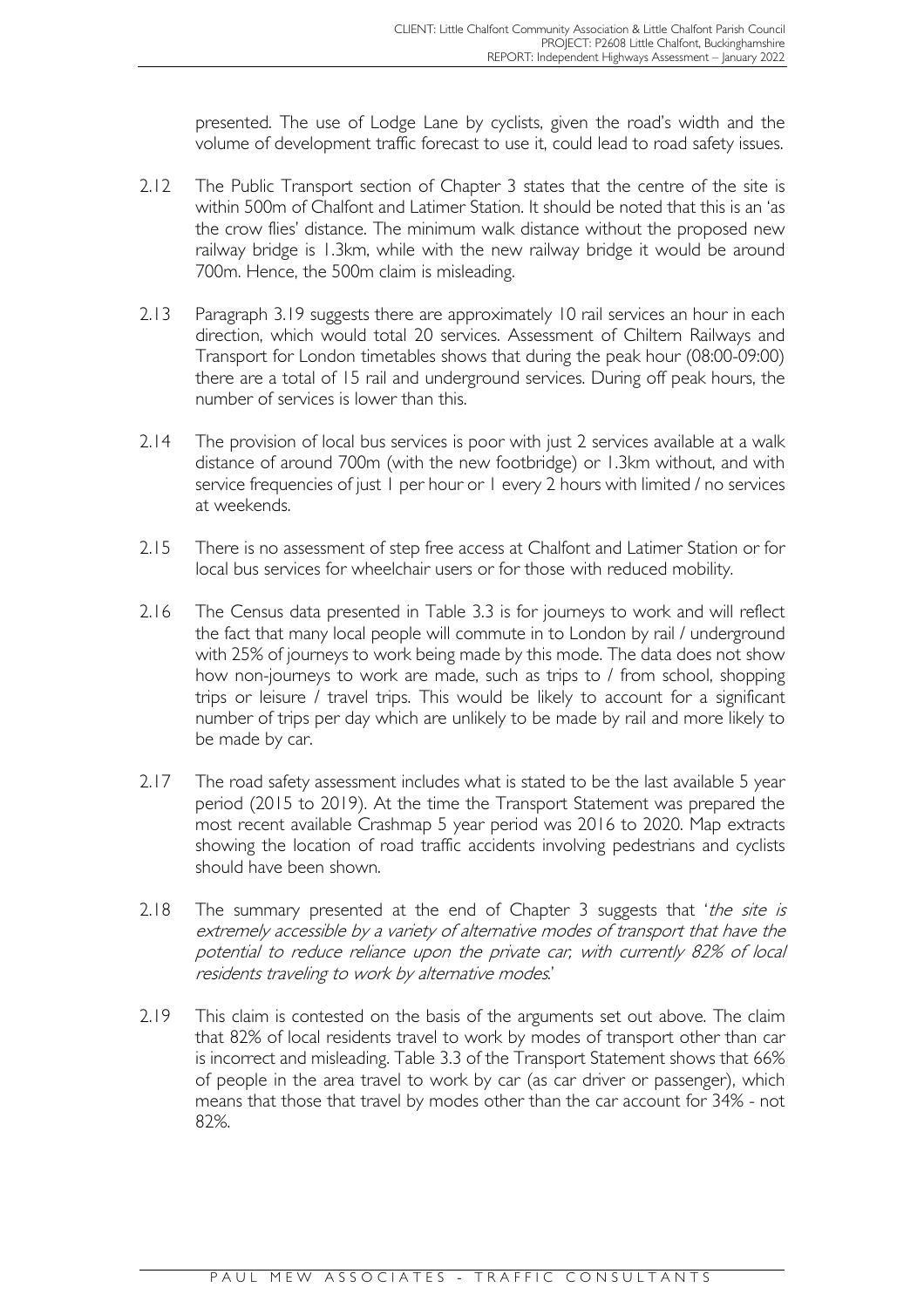# Chapter 4. Proposed Development

- 2.20 Paragraph 4.3 of Transport Statement sets out that "a safe and suitable access strategy for the site was agreed during pre-planning discussions with Buckinghamshire County Council for a larger potential development than that proposed". This appears to relate to discussions mentioned in a letter of 21/02/20 from CBRE to the Inspectors appointed to conduct the Examination in Public of the draft CSB draft local plan, said to have taken place in July 2018 and June 2019. It has been reported to Paul Mew Associates that prolonged attempts by the Parish Council to obtain details of these discussions from Buckinghamshire Council were refused, but it is believed that only preliminary discussions had taken place, and that detailed design drawings had not been provided to the Highways Authority to enable them to assess the proposals.
- 2.21 A subsequent request for the documents relating to these meetings, made by a local resident under the Environmental Information Regulations, was refused on grounds of confidentiality. It is suggested that as these discussions were held with a council since abolished, on a draft plan subsequently withdrawn, and since no minutes, report or other details of the meetings were published, the applicant's claim that an access strategy was agreed should carry no material planning significance.
- 2.22 The proposed access from Lodge Lane will be provided by means of an amended / widened priority junction at the location to the former golf club and will serve the eastern part of the site. Sightlines of 2.4m  $\times$  120m are shown but the assessment to the north does not appear to take in to consideration the railway bridge and gradient to the road which rises significantly, such that the railway bridge could obscure the sightline to the north. Indeed, there is no mention of sightlines or visibility assessments in the text of the report. The only reference to visibility assessment is in Appendix H, but again no explanation as to why sightlines of 120m have been assessed.
- 2.23 The sightline figures also present swept path analysis for a large refuse vehicle of height 3.76m approaching / leaving the site to / from the north. It should be noted that the railway bridge to the north has a height clearance of 3.96m.
- 2.24 Proposed widening of Lodge Lane from 4.8m to 5.5m will lead to a considerable loss of local habitat. The road under the railway bridge does appears also to be subject to road widening but it is questioned as to how much additional effective width would realistically be achieved at this location. The site visit revealed that at present the wall-to-wall width of the over-bridge is 6.1m. Allowing for a 0.5m 'verge' on either side leaves only circa 5m for the two-way running lane which would require some form of priority operating system with vehicles from one direction being required to give way to vehicles approaching from the other direction.
- 2.25 Access to the south via Lodge Lane, for onward connection to the B4442 and A413, is narrow with single lane only sections with passing places and considerable gradient issues.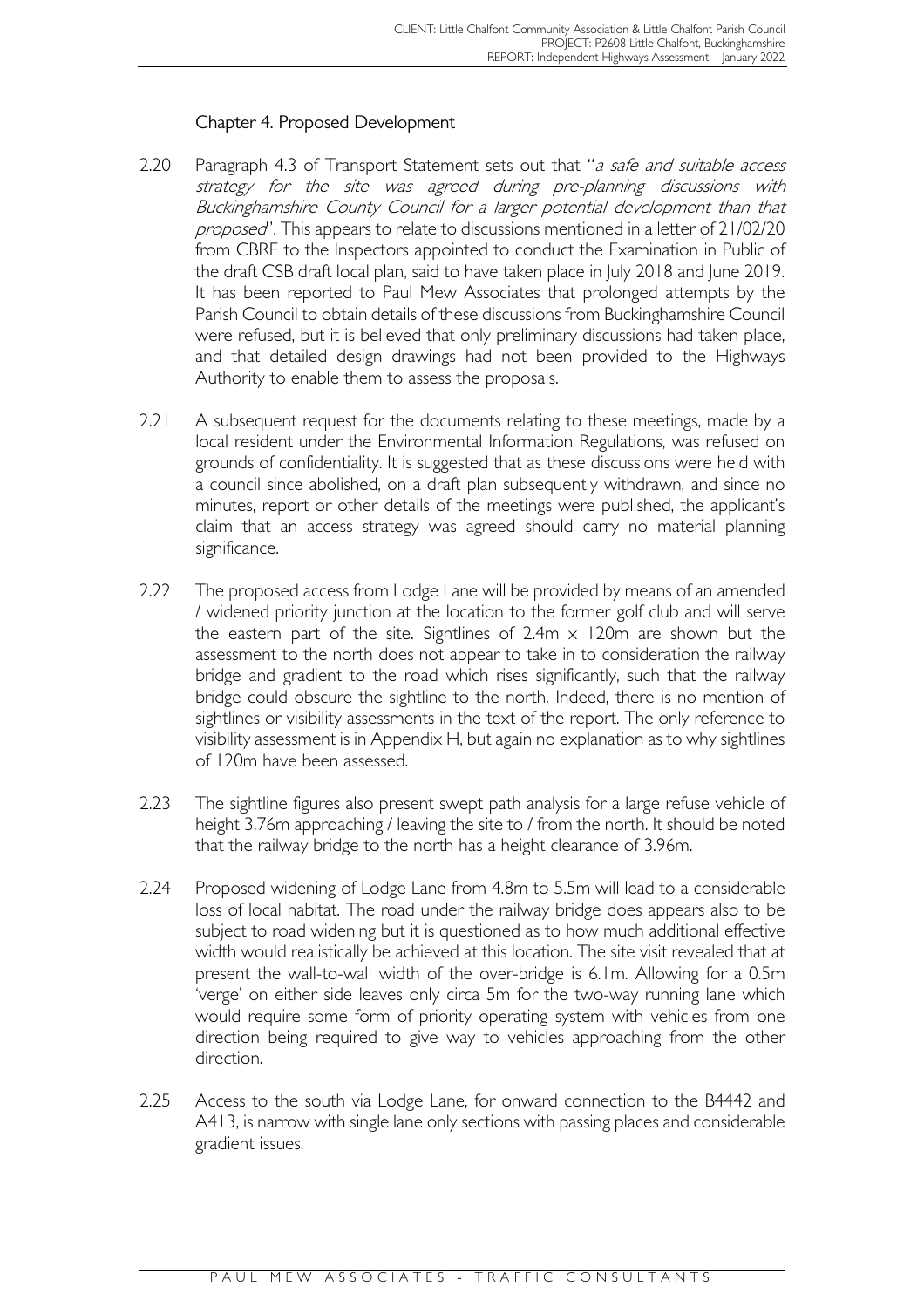- 2.26 It should be noted that during previous consultations for potential development on this site, it was made clear that a substantive access onto Lodge Lane would not be supported by the highway authority - "Unlikely to be supported by the Highway Authority unless a suitable access can be achieved from Burton's Lane, as there are likely to be issues with visibility onto Lodge Lane and the width of Lodge Lane itself. Will require Transport Assessment." (page 31 of the Post Preferred Green Belt Options Consultation November 2017).
- 2.27 The proposed access from Burtons Lane will be provided by means of a new priority junction to the south of the existing access to Homestead and will serve the western part of the site. Burtons Lane is a narrow two-way single carriageway road with a width of only around 5m, operating with a speed limit of 30mph in the vicinity of the site. There is a broad verge and footway on the eastern side of Burtons Lane adjacent to the site.
- 2.28 Burtons Lane has a blind crest when looking to the south on leaving the site which is due to the fact that the site is in a dry valley that runs east west down the middle of the site. The site visit suggested that this crest to the south could limit visibility to the south. The Transport Statement makes no mention of the crest to the south and its impact on achievable sightlines. Again, there is no mention of sightlines or visibility assessments in the text of the report with regards the proposed Burtons Lane access. The only reference to visibility assessment is in Appendix J, but again no explanation as to why sightlines of 90m have been assessed. Speed surveys should have been carried out to confirm sightline requirements.
- 2.29 Although not 'all purpose trunk roads', Lodge Lane and Burtons Lane would be relied on by the development for access / connector roads to local amenities and the wider local road network. As such, general design guidelines set out in Design Manual for Roads and Bridges: CD 127 Cross-sections and Headrooms should be considered. For rural all purpose roads CD 127 suggests lane widths of 3.65m such that a two way road would have a carriageway width of 7.3m. The circa 5.0m width of Lodge Lane and Burtons Lane are considerably less than this design standard.
- 2.30 In addition, CD 127 suggests the minimum (maintained) headroom for bridge structures should be 5.03m plus an additional clearance relating to the 'sag' curve radius, which would be required at this location due the road gradients either side of the bridge. The current height clearance of 3.96m on Lodge Lane, again is considerably less than this design standard. It should also be noted that the gradients on Lodge Lane either side of the proposed site access are subject to ice / snow as Lodge Lane is not part of Buckinghamshire Councils winter gritting list.
- 2.31 The Transport Statement sets out that while the vehicle accesses on Lodge Lane and Burtons Lane will be linked, through traffic will be limited to bus and sustainable transport with no access provided for other vehicular traffic. No detail is provided as to how this control will operate. It is inevitable that any access control (gate / barrier / bollard) will be breached and that through vehicular traffic will result.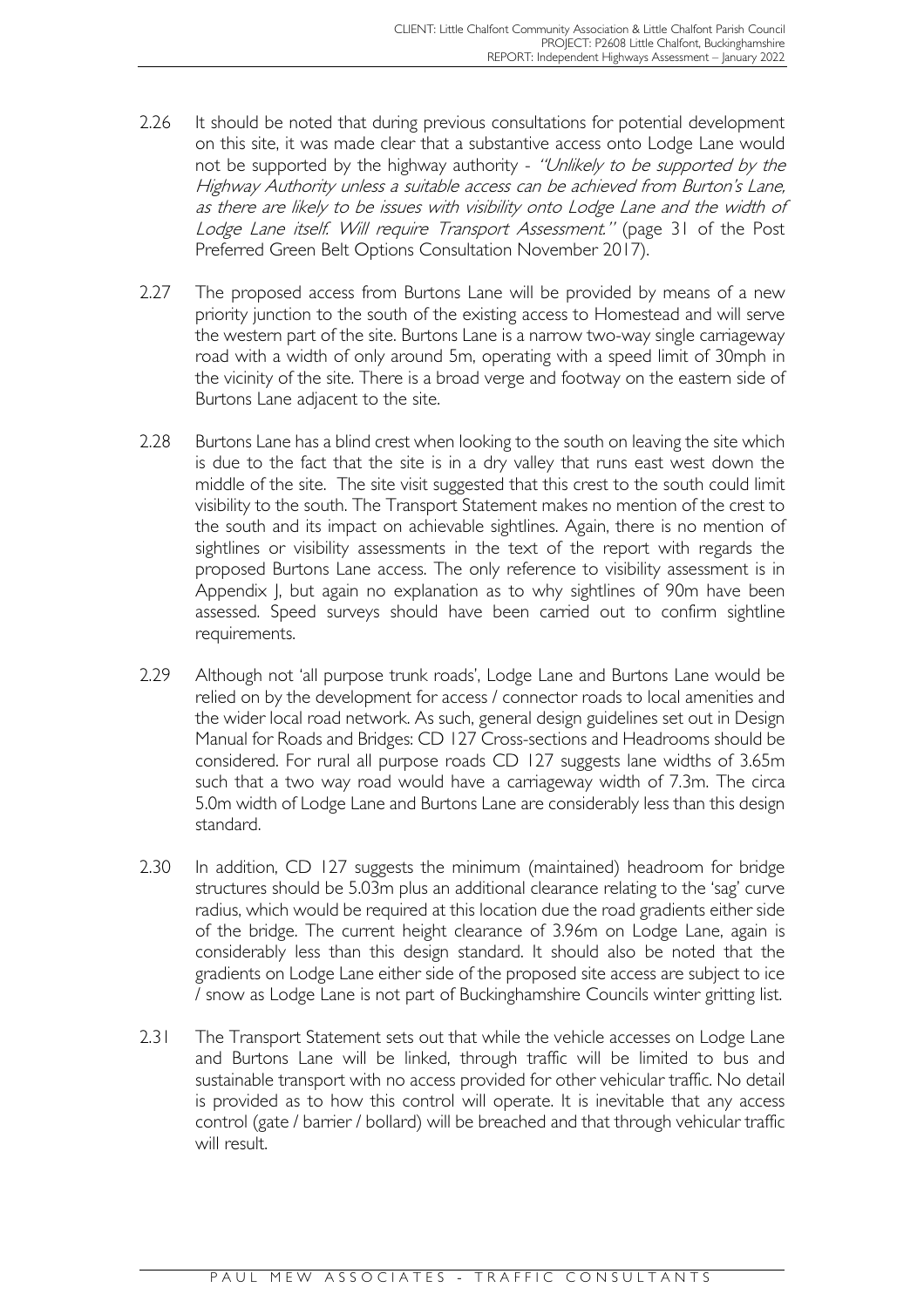- 2.32 The proposed servicing strategy and accompanying service vehicle swept path analysis (Appendix M) suggests that refuse vehicles would be able to travel between the two access points. The Transport Statement has previously set out that through traffic will be limited to bus and sustainable transport.
- 2.33 There is no evidence that Road Safety Audits have been carried out for the proposed site access junctions or the internal road layout. Given that full planning consent is being sought for access as part of the outline application, Road Safety Audits for the proposed vehicular accesses should have been supplied.
- 2.34 With the pedestrian / cycle access section of Chapter 4 it is proposed to convert the existing zebra crossing on Amersham Road to a toucan crossing. There is no evidence to confirm that the amended junction meets the design requirements for toucan crossing facilities or that a Road Safety Audit has been carried out for this proposed change.
- 2.35 It is also proposed that the existing Oakington Avenue / Amersham Road junction will be relocated approximately five metres to the east. There is no evidence that a Road Safety Audit has been carried out for this proposed change.
- 2.36 There is no proposal to provide a footway or street lighting on Lodge Lane. Taken in conjunction with the gradient of the road towards the village centre, the use of Lodge Lane by residents of the proposed scheme to access bus stops on Amersham Road (to the west of Church Grove) would raise significant road safety issues.
- 2.37 The proposal includes the provision of a new pedestrian / cycle bridge over the railway linking to the western end of Oakington Avenue. At peak times, this could lead to considerable numbers of pedestrians accessing the narrow footways on Oakington Avenue with up to 150 additional pedestrian / cycle trips during the AM peal hour according to the Transport Statement. These numbers would include parents with prams / toddlers / scooters heading to / from school. Additional vehicular traffic could also be present at this location as parents dropoff or pick-up children attending the new school. The Transport Statement makes no mention of these issues, nor does it present a 'pedestrian level of comfort' assessment for the footway at this location.
- 2.38 The present bus stops on eastern section of the A404 are situated at the two junctions with Church Grove; 680m to 930m from the site centre via the new footbridge and hence inconvenient for site users. The applicant proposes moving the bus stops closer to the new pedestrian bridge location with the westbound bus stop on the hill west of the junction with Oakington Avenue, approximately where there is currently a temporary dropped kerb and entrance to a building site in the rear garden of No.1 Oakington Avenue. Applications to have the temporary entrance made permanent have twice been refused at appeal on road safety grounds (Application Ref: CH/2017/2197/FA, Appeal Ref APP/X0415/W/18/3203607; and Application Ref: PL/20/0689/FA, Appeal Ref: APP/X0415/D/20/3253104). Therefore, the proposed new bus stop location, near a radar trap installed because of accident risk, does not appear suitable.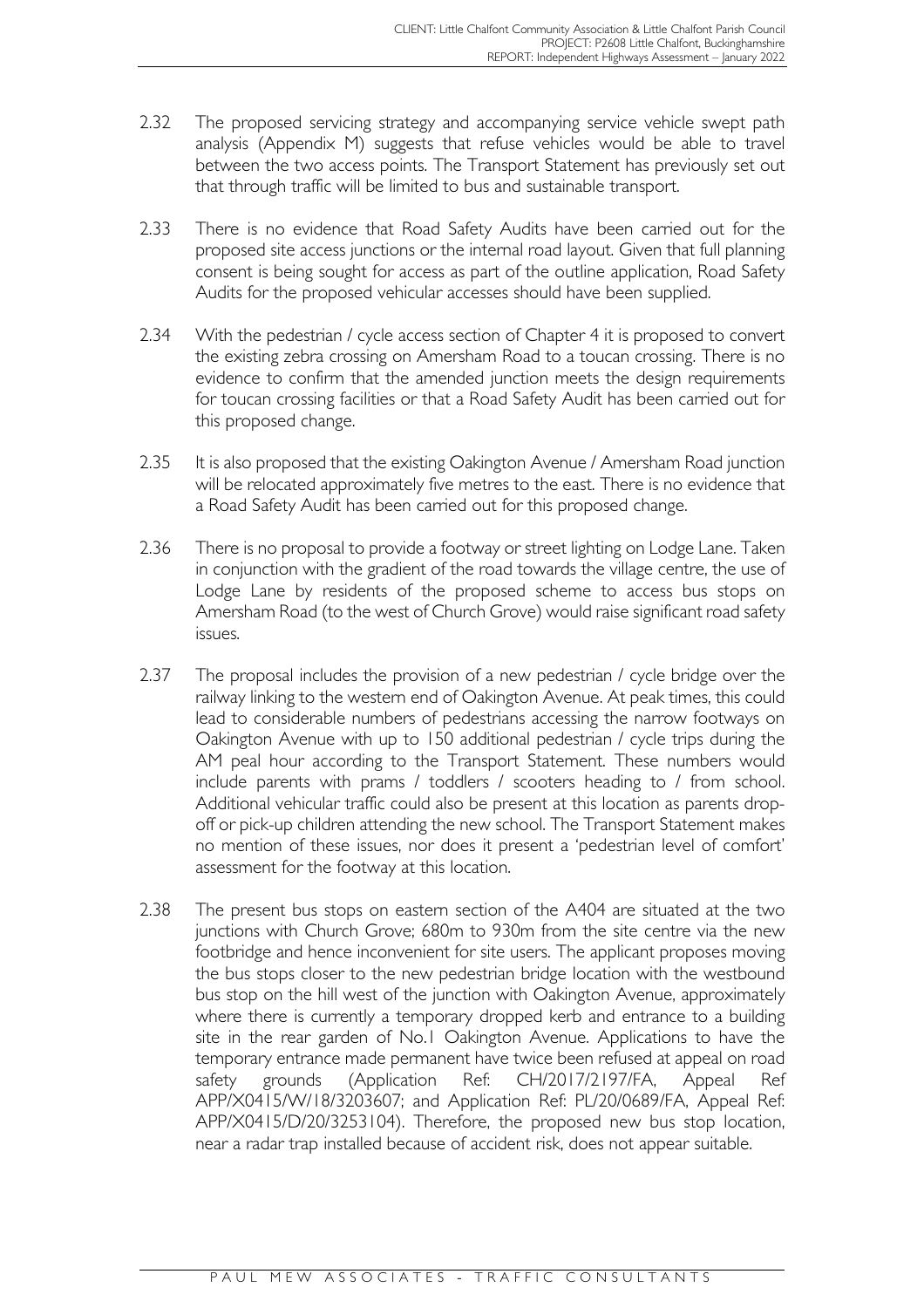- 2.39 The alternative relocated westbound bus stop would be placed east of the Oakington Avenue junction on a curved section of the A404 which could lead to forward sightlines issues for cars wanting to overtake a bus waiting at the new bus stop. It would also be necessary to construct an access path, and the bus-stop itself, on an established and popular 'green space' owned by Buckinghamshire Council and tended by local residents, who value it as recreational space and a visual amenity. Bushes and trees on that space would have to be removed to provide pedestrian access to the bus-stop. Therefore, it appears unlikely that any bus-stop could be placed in a position to make the footway across the railway convenient for access to buses.
- 2.40 Local residents have reported that prior to Covid-19 the 487 space car park at Chalfont and Latimer Station was full on most weekdays before 09:00 with standing room only on peak hour services to London. The 'full car parks situation' is expected to return over time. The proposed development would lead to additional car journeys to drop off/pick up commuters at the station, additional stress on car parking and on crowed commuter services. It is also noted that Chalfont and Latimer Station is used by many people who do not live in Little Chalfont but from other settlements, mostly to the north, to keep down their rail travel costs. If parking numbers were increased, it could potentially attract even more cars that would add to the morning rush hour traffic.

#### Chapter 5. Highway Baseline Conditions

- 2.41 Chapter 5 of the Transport Statement sets out the assessment of current local junction performance for 5 local junctions agreed with the Highways Authority. All 5 junctions assessed are on Amersham Road to the north of the site, which would appear to reflect the supposition that most vehicle trips to / from the site will route to / from Little Chalfont centre which is located to the north of the site.
- 2.42 Turning count data used in the assessments dates from 2017 with updates being discounted due to the effect of Covid-19.
- 2.43 The results suggest that 4 of the 5 junctions assessed were operating satisfactorily but that the mini-roundabout junction of A404 Amersham Road / B4442 Cokes Lane had capacity, delay and 'level of service' issues.
- 2.44 In the current situation, the junction of Burtons Lane with Amersham Road (Chalfont Station Road) operates as a priority T-junction. There are existing "Keep Clear" markings on the junction to facilitate vehicles turning into and out of Burtons Lane. The presence of these markings indicates that there is an existing issue with vehicles queuing back from the Cokes Lane mini-roundabout to the west blocking Burtons Lane. This is supported by local observations which confirm that these junctions become congested during peak periods.
- 2.45 The same general assessment applies to the junctions with background flows growthed to the future year of 2026.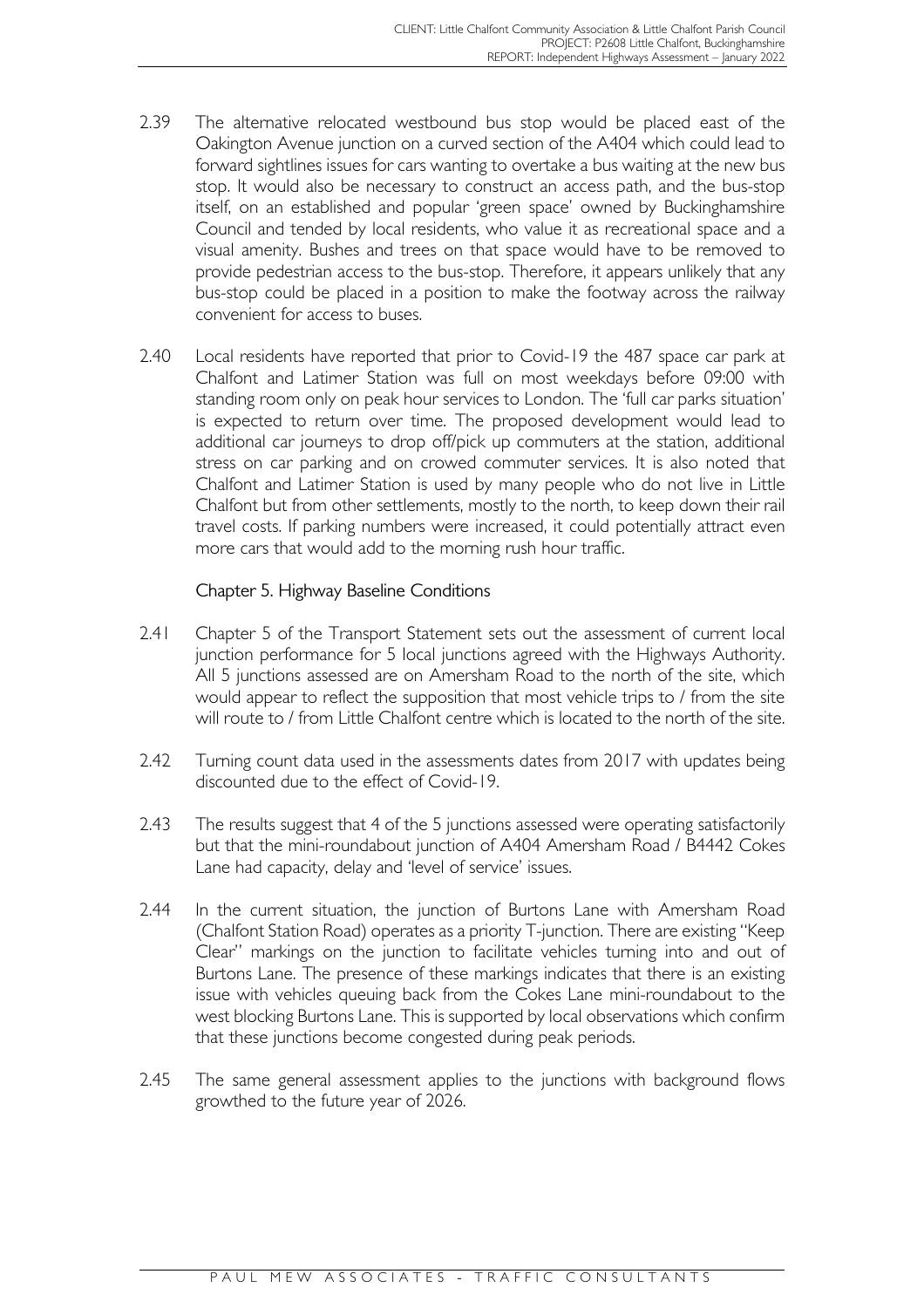#### Chapter 6. Vehicle Trip Generation and Traffic Distribution

- 2.46 Chapter 6 initially presents details of TRICS database trip generation forecasts for the proposed development with relevant extracts from the TRICS database included at Appendix Q. It is noted that no explanation is provided as to how TRICS sites have been selected and why they consider them to represent the proposed development. TRICS sites selected should reflect factors such as location, local population, car ownership and public transport and parking provision.
- 2.47 For example, 4 of the 8 'mixed houses and flats' sites for private residential land uses are located in Greater London, while another 3 are located on the edge of city centres / large conurbation centres. In these type of locations, public and other sustainable transport provision is likely to be significantly better that at the proposed development site. This would have the effect of under-estimating vehicle trip rates.
- 2.48 With regards the proposed 1FE primary school, the assessment assumes that 50% of trips will be to / from the proposed residential development, but there is no assessment to demonstrate that the proposed residential development population would include the commensurate number of primary school aged children.
- 2.49 Census 'work destination' data has been assumed to assign development trips to the local road network. These proportions have also been applied to school trips which are unlikely to accurately reflect actual school trip origins / routings. In addition, the trip generations from the various land uses will also have included non-work trips, (again including school trips) which have been assumed to have the same origins / destinations / routings at 'journey to work' trips.
- 2.50 The proposed development would have two vehicular access points;
	- On to Burtons Lane serving 110 residential units which would need to accommodate 51 vehicle trips in the AM peak hour, 44 in the PM peak hour and 435 over the 12 hour period from 07:00 to19:00, and,
	- On to Lodge Lane, serving the 271 residential units, a 100 dwelling retirement development, a 60 bed care home and a 1FE primary school which would need to accommodate 221 vehicle trips in the AM peak hour, 139 in the PM peak hour and 1,651 over the 12 hour period from 07:00 to19:00.
- 2.51 Lodge Lane, Burtons Lane, and the proposed vehicle accesses on them are not considered to be suitable to accommodate the level of vehicle trips forecast to be generated by the development. As set out earlier in this chapter, Lodge Lane and Burtons Lane are of restricted widths, 4.8m and circa 5m respectively and even with the widening of Lodge Lane to 5.5m a width restriction at the railway bridge will remain. In addition, there are potential sightline issues at each location due to gradients / level differences. On Lodge Lane, with flows of 1,651 per day there is no discussion over the provision of a right turn ghost island facility in line with general supposition that such facilities are required where flows on the minor arm (site access road) are greater than 500 per day. No such facility is proposed, or even discussed.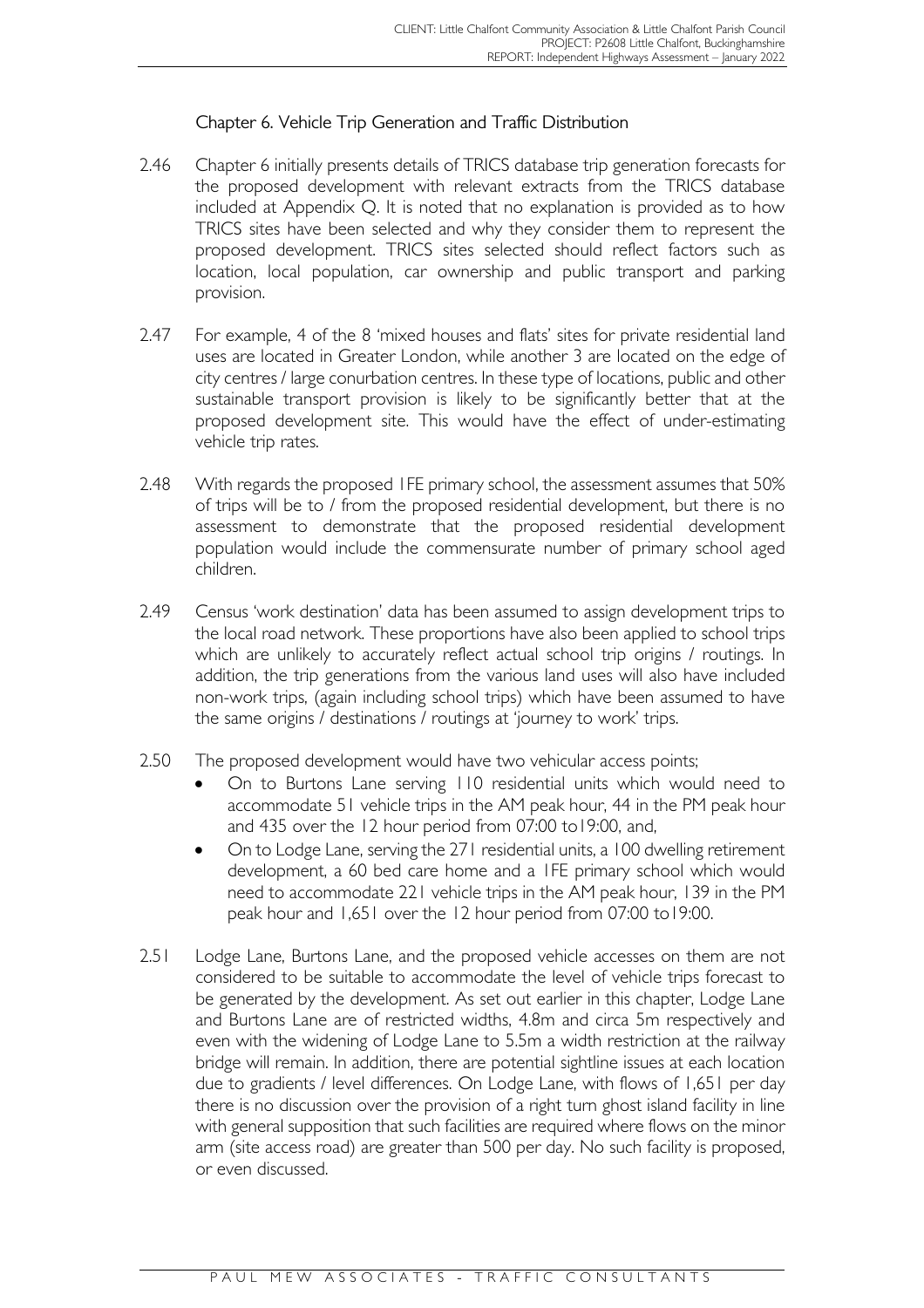- 2.52 The Transport Statement then applies resulting additional flows to the junctions studied and assesses the impact. As set out above there are concerns over the validity / suitability of the trip generation assessment and the assignment / distribution of these flows to local junctions.
- 2.53 Despite this, the junction assessment shows that the mini-roundabout junction of A404 Amersham Road / B4442 Cokes Lane would have significant capacity, delay and 'level of service' issues on multiple junction arms in morning and evening peak periods. Additionally, the A404 Amersham Road / Burtons Lane junction would have delay and 'level of service' issues for the stream of traffic from Burtons Lane to A404 Amersham Road (east). These would result from additional flows from the proposed development's Burtons Lane access.
- 2.54 As a result of additional flows from the proposed development's Lodge Lane access, the junction of A404 Amersham Road / Church Grove / Stoney Lane staggered junction, would have significant capacity, delay and 'level of service' issues on the Stony Lane arm.
- 2.55 While Chapter 6 of the Transport Statement assesses the impact of the proposed development on key local junctions, it does not mention the general impact of such a development on Little Chalfont itself. Congestion on the local road network already leads to the extensive use of 'rat-runs' such as Elizabeth Avenue, to avoid the A404, and illicit use of private roads such as Long Walk. With additional traffic from the development, the use of these and other 'rat-runs' is only likely to increase.
- 2.56 In 2019 average daily traffic flows on Amersham Road (DfT Count Point 47084 north of Elizabeth Avenue) were 14,262. The proposed development has been forecast to generate 1,651 vehicle trips per day – most of which would route via the A404 and which would equate to a 12% increase in vehicle trips. Similarly, in 2019 average daily traffic flows on Burtons Lane (DfT Count Point 951825 north of Long Walk) were 1,802. The proposed development has been forecast to generate 435 vehicle trips per day on Burtons Lane, which would equate to a 24% increase in vehicle trips. Such increases in flows are not insignificant.
- 2.57 The impact of the proposed development also needs to be taken in consideration with the consented development of 309 homes at Newland Park, off the B4442 (planning permission CH/2014/1964/FA) and other proposed developments at Chorleywood, all of which will lead to increased traffic on the A404 through Little Chalfont.
- 2.58 It is noted that Little Chalfont is alone among the Chiltern District "main settlements for growth" identified in Core Strategy Policy CS2 (Amersham, Chesham, Chalfont St Peter and Little Chalfont) in having no bypass around its centre. Therefore, increased congestion on the A404 (a Strategic lnter-Urban Route) which passes through the village centre and shopping area, would have a more direct effect in reducing the amenity of the centre. This would include, in particular, worsening of the already chronic queuing problem on the A404 for entry to the village's main shopping precinct on Chenies Parade.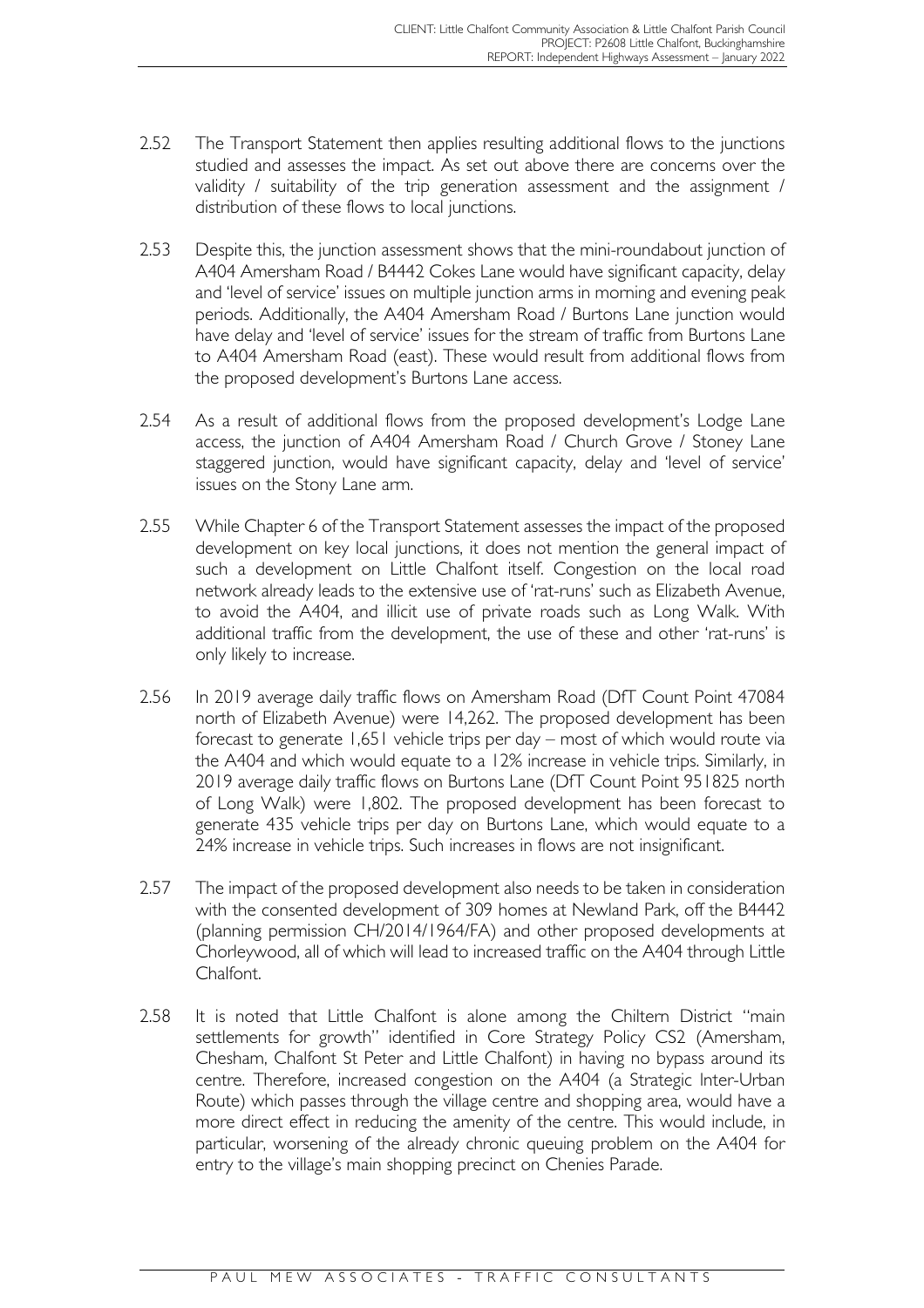- 2.59 A significant number of children who attend schools in Little Chalfont, such as Dr Challoner' School and accessed from Cokes Lane, travel to and from the village by rail. There is one zebra crossing on Amersham Road (Chalfont Station Road) west of Station Approach, and an informal crossing facility on Amersham Road (Chalfont Station Road) to the east of Burtons Lane. There are no pedestrian crossing facilities on Burtons Lane and only an informal crossing facility on Cokes Lane for access to Dr Challoner' School. The increase in traffic through the centre of Little Chalfont would give rise to increased road safety concerns for children attending local schools who have to cross roads in the centre of the village.
- 2.60 It is also noted that to route to the M25 (for onward connection to London) residents of the development would use the narrow Burtons Lane or Lodge Lane south and on to Burtons Lane east via Chorleywood, or route north then on to the A404 in the village centre, adding to the heavy congestion which already affects the junctions there. To access the A413, residents would route south via the narrow Burtons Lane or Lodge Lane to the single-track Roughwood Lane, which would not be suitable for such increased traffic flow.

#### Chapter 7. Mitigation

- 2.61 The Mitigation chapter of the Transport Statement sets out that Lodge Lane will be widened to 5.5m to accommodate the increase in vehicular movements along this length of road generated as a result of the proposals. As discussed above, due to the steep slopes that rise from either side of much of Lodge Lane, it is questioned how effective any road widening would be along with the environmental impact, and practicality of such widening. There is also the issue of the effective width of the road as it passes under the railway bridge which would require some form of priority operating system with vehicles from one direction being required to give way to vehicles approaching from the other direction. There is no evidence that a Road Safety Audit has been presented for these proposed junction amendments. Finally, there are no proposals to provide footways or street lighting on Lodge Lane which would help mitigate road safety concerns over pedestrians using Lodge Lane.
- 2.62 No mitigation measures are proposed for the A404 Amersham Road / Church Grove / Stoney Lane staggered junction.
- 2.63 Mitigation as a result of increased flows on Burtons Lane include widening Burtons Lane to 2 lanes on approach to the A404 Amersham Road, but no evidence is provided to support this statement and again there is no evidence that a Road Safety Audit has been presented for these proposed junction amendments.
- 2.64 With regards the A404 Amersham Road (Chalfont Station Road) / White Lion Road / B4442 Cokes Lane mini-roundabout, mitigation comprises widening the Amersham Road (Chalfont Station Road) and Cokes Lane approaches of the junction. While this would reduce the impact of the development, capacity, delay and 'level of service' issues would still be significant. The RFC's (ratios of flows to capacity) on all 3 arms would be over 0.92 in the AM peak, with the A404 Amersham Road (Chalfont Station Road) and Cokes Lane operating with RFCs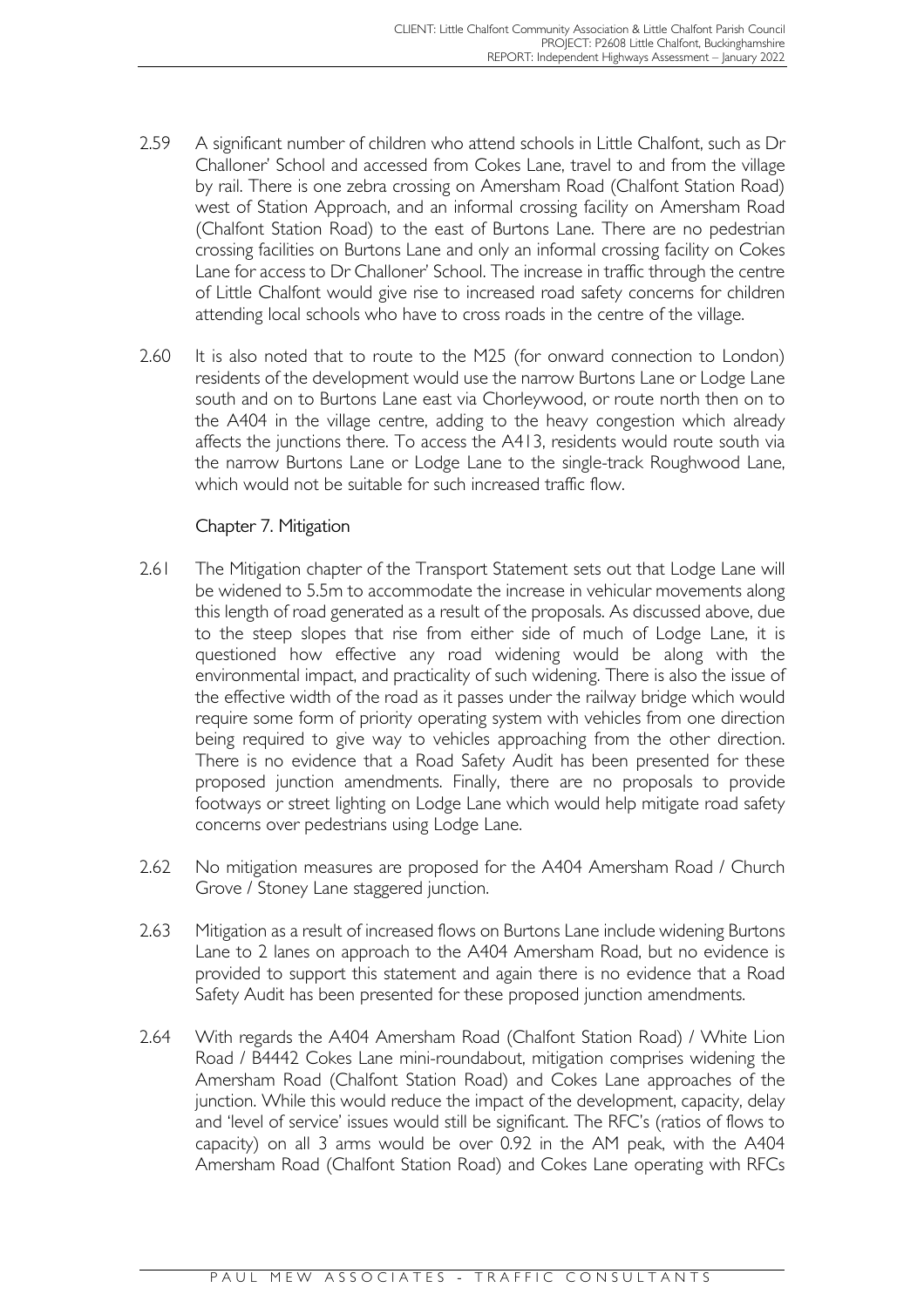of 0.98. At this level, it only takes minimal additional flows to result in the junction 'breaking down' - minimal additional flows that could result from alternative trip generation and assignment / distribution assessments. Again, there is no evidence that a Road Safety Audit has been presented for these proposed junction amendments.

# Chapter 8. Sustainable Transport Trips

- 2.65 Chapter 8 of the Transport Statement includes a table showing the number of forecast trips that would be made to / from the site by a range of sustainable modes. The issue with this assessment is that it is based on Census 'journey to work' data, which will skew the results to rail / underground as many local residents will commute to London by these modes.
- 2.66 The assessment does not consider non-work trips. Residents of the new scheme are unlikely to use rail / underground for school, shopping, leisure or personal business to the same extent at work commuting trips. As such, it is likely that there would be fewer sustainable trips than suggested and hence more car based trips. Additional car based trips and the impact they could have on local junctions / roads have been discussed above.

# Chapter 9. Promoting Smarter Choices via Travel Plans

2.67 The Framework Travel Plan submitted in support of the scheme is discussed in the following chapter.

# Chapter 10. Summary and Conclusions

- 2.68 Chapter 10 of the Transport Statement concludes that:
	- The site benefits from access to a sustainable transport network that provides alternatives to the private car;
	- An analysis of personal injury accident data records has identified that the local highway network is not subject to an abnormally high accident rate;
	- Appropriate provision will be made for access, parking and servicing in accordance with relevant guidance and standards;
	- The anticipated increases in vehicular and non-vehicular activity will not lead to a severe impact upon the local transport networks; and,
	- The use of more sustainable modes of transport will be actively encouraged by operating a Residential Travel Plan.
- 2.69 In contrast, this Independent Highways Assessment suggests;
	- The site has limited access to sustainable transport with a poor levels of local bus services, pedestrian links that are not lit during hours of darkness and rail services that are at an extended walk distance;
	- An analysis of personal injury accident data has not considered the most recent 5 year period and has not fully assessed pedestrian and cyclist injury accidents;
	- Access to the site at both proposed locations are likely to have sightline issues, while access routes on Lodge Lane and Burtons Lane are problematic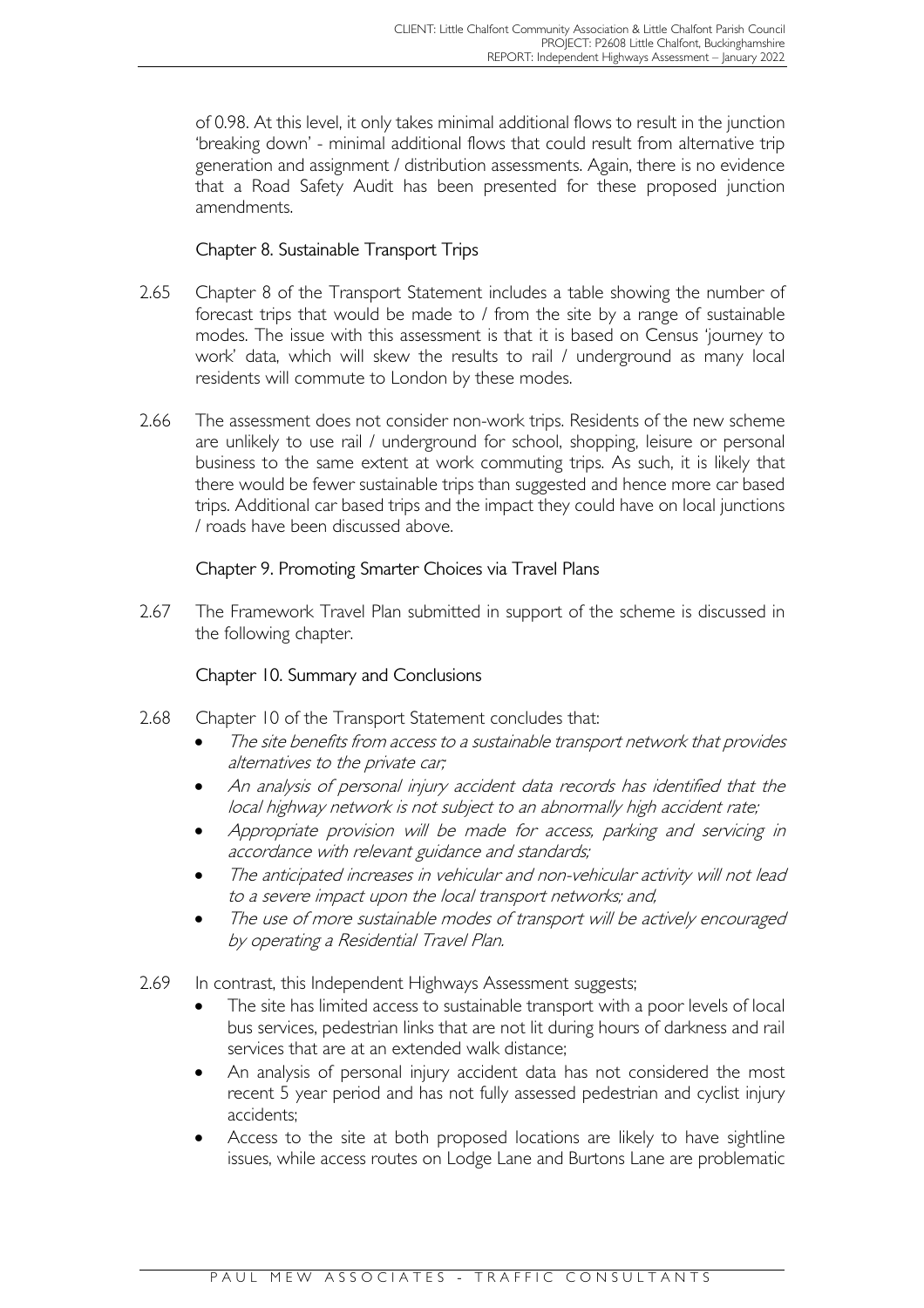due to narrow road widths and questionable benefits of road widening. In addition, required Road Safety Auditing has not been carried out / reported

- The impact of anticipated increases in vehicular activity cannot be fully assessed as questions remain over trip generation forecasts, the assignment / distribution of these to the local road network, and the over estimation of the use of sustainable modes of transport.
- A series of thorough / robust Travel Plans would be required across all proposed land uses, not just residential, to achieve a reduction in car based trips.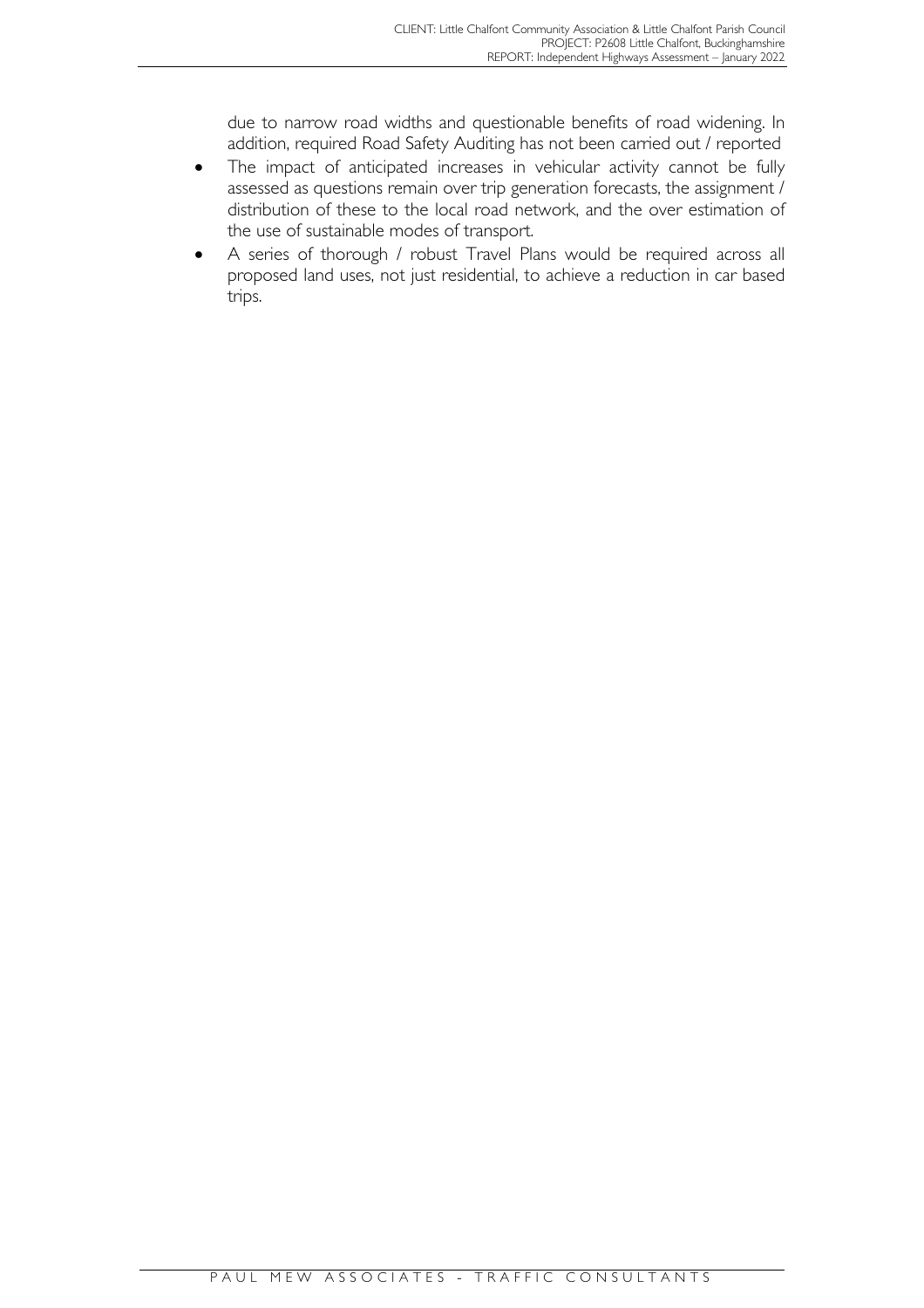# 3.0 FRAMEWORK TRAVEL PLAN

# Title Page & Chapter 1. Introduction

- 3.1 The title page of the Framework Travel Plan sets out that the proposed development is 'residential'. It would have been more accurate to describe the development as 'mixed use' as in addition to 380 dwellings, the scheme proposed retirement dwellings, a care home, a 1FE primary school and a community hub. Similarly, the Objectives of the Travel Plan only relate to 'residents' but should also include retirement dwelling residents along with staff of the care home and community hub. It is set out that the primary school would operate their own school travel plan.
- 3.2 'Hard' measures proposed to support the travel plan include access from Burtons Lane for cyclists and pedestrians and the new pedestrian / cycle footbridge over the railway line. As discussed in the preceding chapter, pedestrian access via Burtons Lane would not be encouraged by poor street lighting, lack of natural surveillance and gradient issues. The new footbridge could result in congestion at Oakington Avenue.

# Chapter 3. Sustainable Travel

- 3.3 Chapter 3 of the Framework Travel Plan presents an assessment of baseline sustainable transport, copied from the Transport Statement. As such, the comments on the sustainable transport section of the Transport Statement detailed in the preceding chapter of this Independent Highways Assessment apply equally to the Framework Travel Plan, as duplicated below.
- 3.4 Para 3.1 of the Framework Travel Plan includes the statement that 'Most people will walk to destination that is less than one mile (Planning for Walking, 2015)'. A quick internet search shows a contradictory assessment from The Independent newspaper (14/06/18) which sets out that a survey in 2018 revealed that " $ln a$ study of 2,000 adults, 40 per cent admitted they would not be willing to walk more than a mile to get somewhere, opting for an alternative form of transport instead". As such, the other claims made about how far people are willing to walk or cycle in this paragraph and other paragraphs of the Framework Travel Plan need to be taken with a degree of scepticism.
- 3.5 A walk catchment figure has been prepared and presented at Appendix A, but it is in not clear if the isochrones reflect the current or proposed development. For example, Oakington Avenue which is to the north of the railway line is shown as being a 10 minute walk from the centre of the site, but at present there is no direct pedestrian route – the walk route via Lodge Lane or Burtons Lane is likely to exceed 10 minutes. As such the walk catchment figure may present an overly optimistic view of the site pedestrian accessibility. It is also noted that Para's 3.7 and 3.8 refer to Drawing 140207/SK1 within Appendix A, but Appendix A only includes a single drawing entitled Figure 3.2 and that the drawing shows local facilities (district centre, community library, primary school, high school, GP surgery and station). These facilities are not shown on the walk catchment map, neither does it show the site boundary.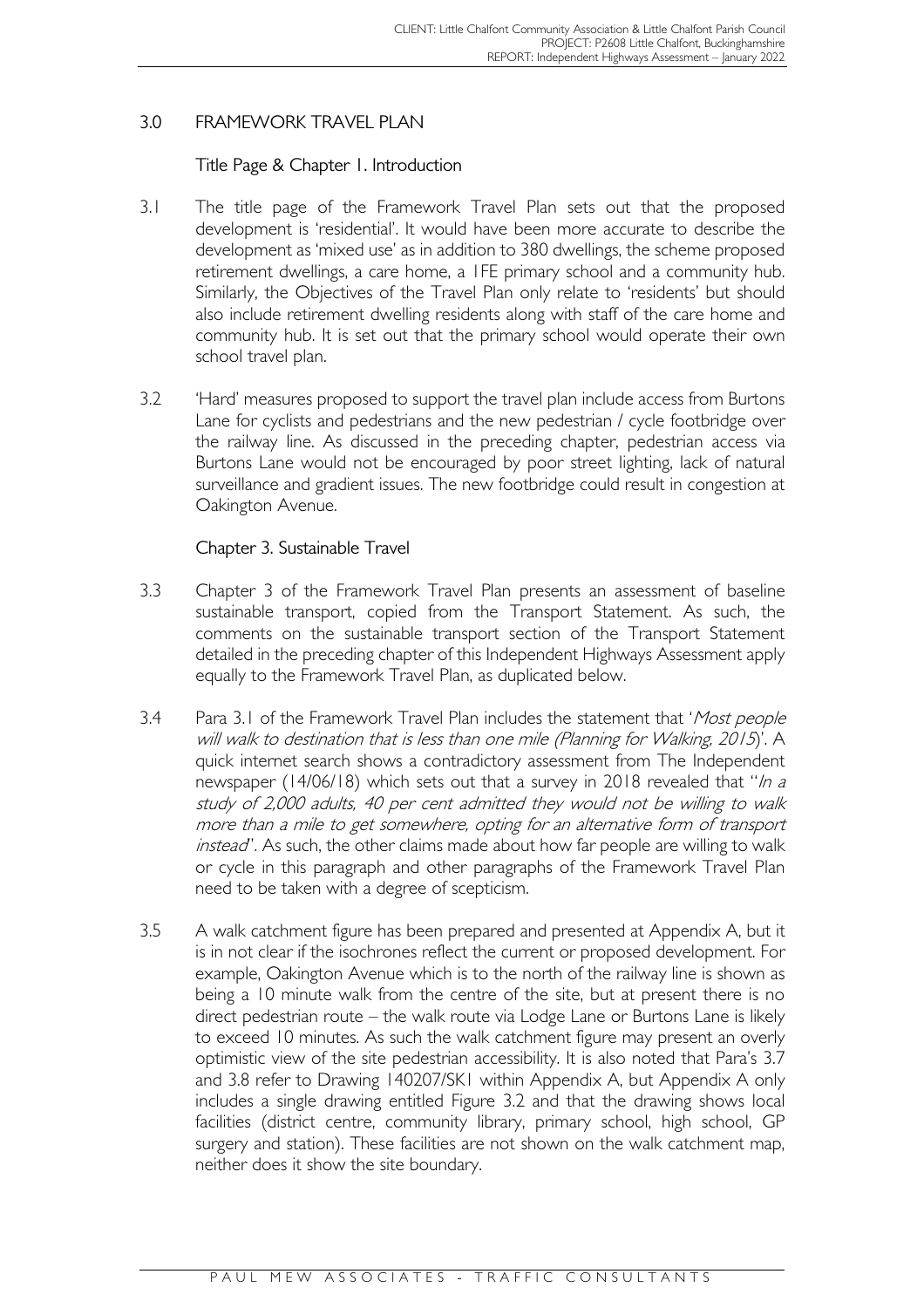- 3.6 The Framework Travel Plan does not include any assessment of accessible access to the site for wheelchair users or for those with reduced mobility.
- 3.7 With regards cycle access while Burtons Lane may form part of a local cycle route, the Framework Travel Plan does not mention the gradient on Burtons Lane which may affect how realistic cycle use would be for users of the new development. Neither is an explicit assessment of road traffic accidents involving cyclists presented.
- 3.8 The Public Transport section of Chapter 3 states that the centre of the site is within 500m of Chalfont and Latimer Station. It should be noted that this is an 'as the crow flies' distance. The minimum walk distance without the proposed new railway bridge is 1.3km, while with the new railway bridge it would be around 700m. Hence, the 500m claim is misleading.
- 3.9 Paragraph 3.13 suggests there are approximately 10 rail services an hour in each direction, which would total 20 services. Assessment of Chiltern Railways and Transport for London timetables shows that during the peak hour (08:00-09:00) there are a total of 15 rail and underground services. During off peak hours, the number of serviced is lower than this.
- 3.10 The provision of local bus services is poor with just 2 services available at a walk distance of around 700m (with the new footbridge) or 1.3km without, and with service frequencies of just 1 per hour or 1 every 2 hours with limited / no services at weekends.
- 3.11 There is no assessment of step free access at Chalfont and Latimer Station or for local bus services for wheelchair users or for those with reduced mobility.

#### Chapter 4. Management and Administration

3.12 Details relating to the management and administration of the Travel Plan should relate to retirement dwelling residents and staff of the care home and community hub as well as residents of the proposed 'general' housing.

#### Chapter 5. Measures

3.13 Details relating to the Travel Plan's measures should relate to retirement dwelling residents and staff of the care home and community hub as well as residents of the proposed 'general' housing.

# Chapter 6. Indicative Targets

3.14 The used of Census 'method of travel to work' data does not necessarily reflect the modes of transport used for non-work trips such as school, shopping, leisure or personal business trips. It is acknowledged that actual / site specific targets will be set once initial data collection has been carried out.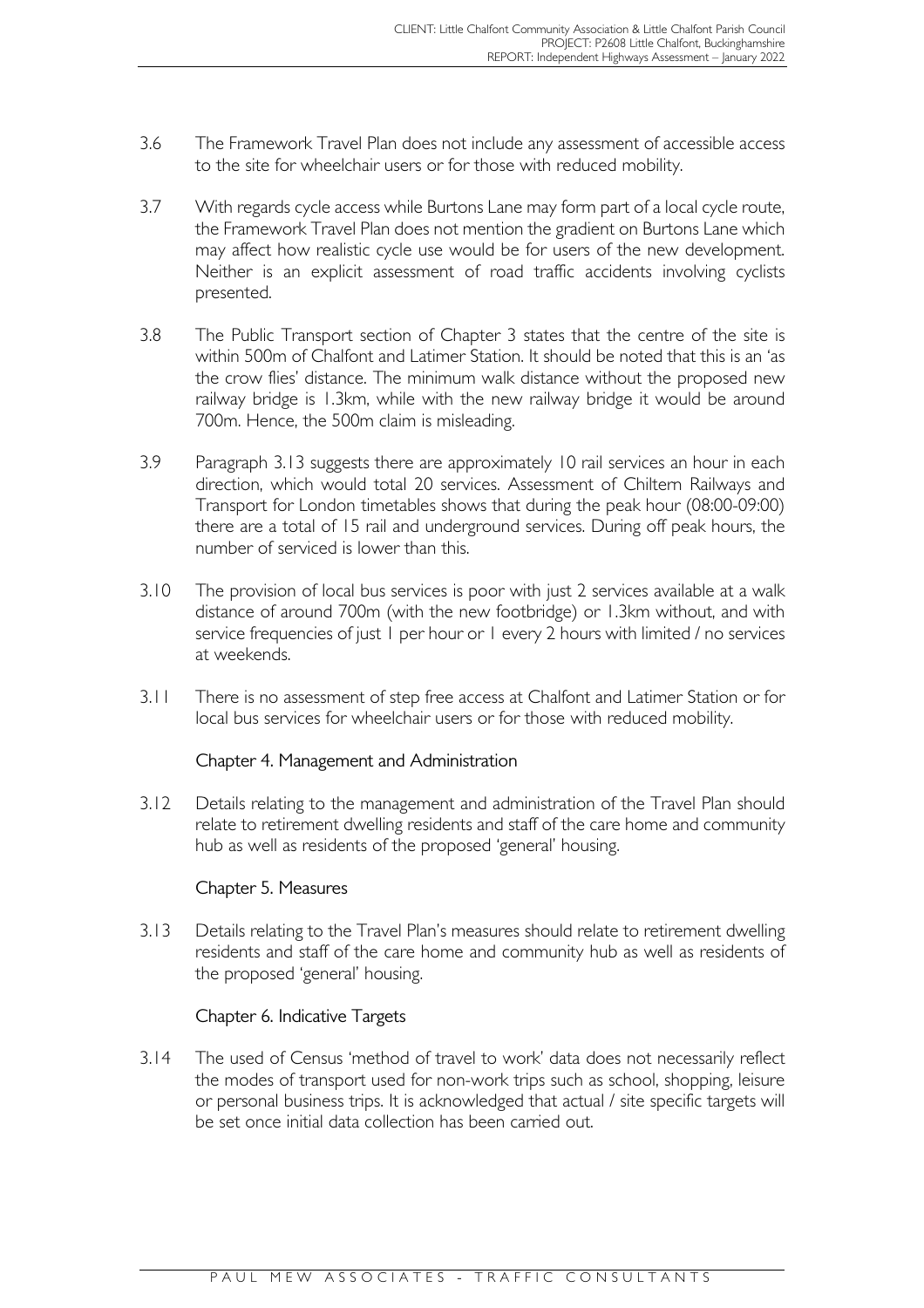- 3.15 Targets of the Travel Plan include achieving increased usage of car-clubs. However, there has been no mention of car club facilities in the Travel Plan up to this point and it is noted that the nearest existing car-club facility is 4 miles away at Chalfont St Peter and as such would not be of practical use of residents of staff at the proposed development. If it is suggested that a car club facility is provided on-site, this would be subject to a feasibility study by car club operators as to whether such a proposition would be financially viable. Given that most, if not all residents of the proposed scheme will own a car, it is questioned as to how effective a car club facility would be.
- 3.16 Targets should also relate to retirement dwelling residents and staff of the care home and community hub as well as residents of the proposed 'general' housing.

#### Chapter 7. Monitoring and Review

- 3.17 It is set out in Chapter 7 that the Travel Plan will be monitored once 80% occupancy has been reached and then on the third and fifth anniversary of the initial survey.
- 3.18 It is usual / common practice that additional monitoring and reporting is carried out on the first anniversary of the initial survey.
- 3.19 Monitoring and review should also relate to retirement dwelling residents and staff of the care home and community hub as well as residents of the proposed 'general' housing.
- 3.20 In summary, the levels of sustainable travel available to the site are not considered to be as good as the Travel Plan would suggest. The Travel Plan should apply to all users that travel to and from the site, not just residents of the proposed 'general' housing.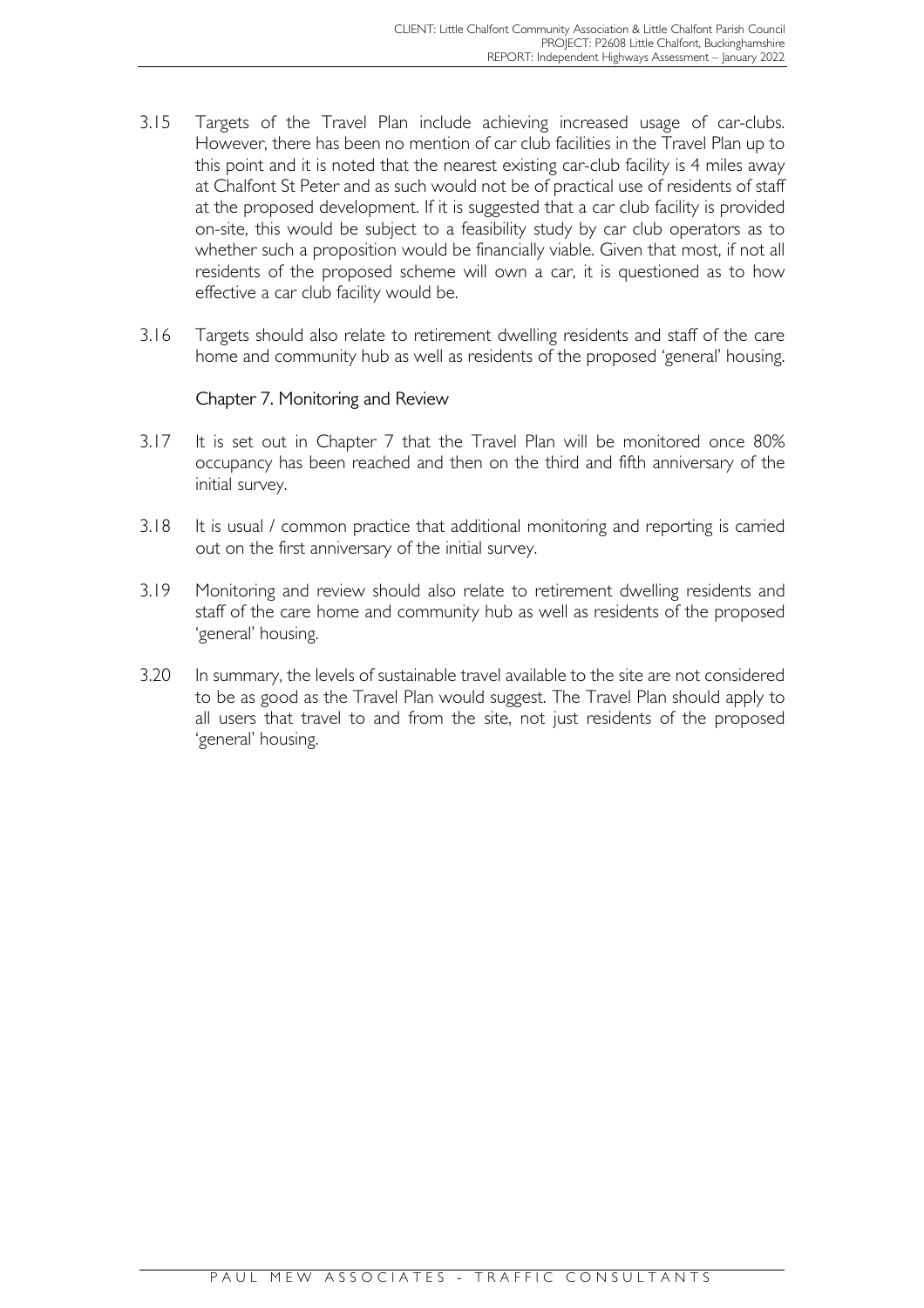# 4.0 FRAMEWORK CONSTRUCTION TRAFFIC MANAGEMENT PLAN

4.1 A Framework Construction Traffic Management Plan sets out initial details of how construction traffic for a development will be managed so as to ensure that the impact of construction work on local residents, other sensitive receptors and the immediate highway is kept to a minimum and that appropriate controls are identified should they be necessary. The applicant sets out that as the construction phase of the development has not, at this point, been finalised, details provide should be considered as interim.

# Chapter 2. Construction Site Location

- 4.2 Chapter 2 of the Framework Construction Traffic Management Plan is an extract of the Existing Transport Network chapter of the Transport Statement. No additional information is provided as to the suitability of the local road network to accommodate construction traffic.
- 4.3 As such the comments provided earlier in this Independent Highways Assessment are equally applicable, as reproduced below.
- 4.4 Para 2.5 of the Framework Construction Traffic Management Plan sets out that Lodge Lane is circa 4.8m wide. It does not mention that the road is largely provided in a 'cutting / gulley' with steep banks rising on either side and that vegetation / soil encroaches on either side of the tarmac surface – all of which would reduce the effective width of the road. Para 2.5 also does not mention that Lodge Lane has sections of considerable gradient of up to 9% (1:11) which could pose safety issues for large construction vehicles and / or in icy conditions.
- 4.5 Para 2.5 of the Framework Construction Traffic Management Plan also sets out that Burtons Lane is partially lit and provided with footways. Assessment of the section of Burtons Lane adjacent to the site and north to the A404 (a distance of circa 630m) reveal there are just 2 lamp columns. As such during hours of darkness the majority of the footway to the north would be unlit.

# Chapter 4. Work and Programme

4.6 While it is acknowledged that the construction phase of the development has not, at this point, been finalised, the Work and Programme section of the Framework Construction Traffic Management Plan should provide some information of the phases of construction, what tasks would be carried out in each phase and the number and type of construction vehicles likely to visit the site for each task / phase. As discussed below, routeing of construction vehicles to / from the site over the 5 year project duration will include the A404 Chalfont Station Road, which is already subject to congestion, particularly adjacent to the village's main shopping area on Chenies Parade. Some level of detail of these matters should have been provided at this stage to allow planning / highways officers and local residents to assess the general impact of construction traffic on local roads, residents and amenity.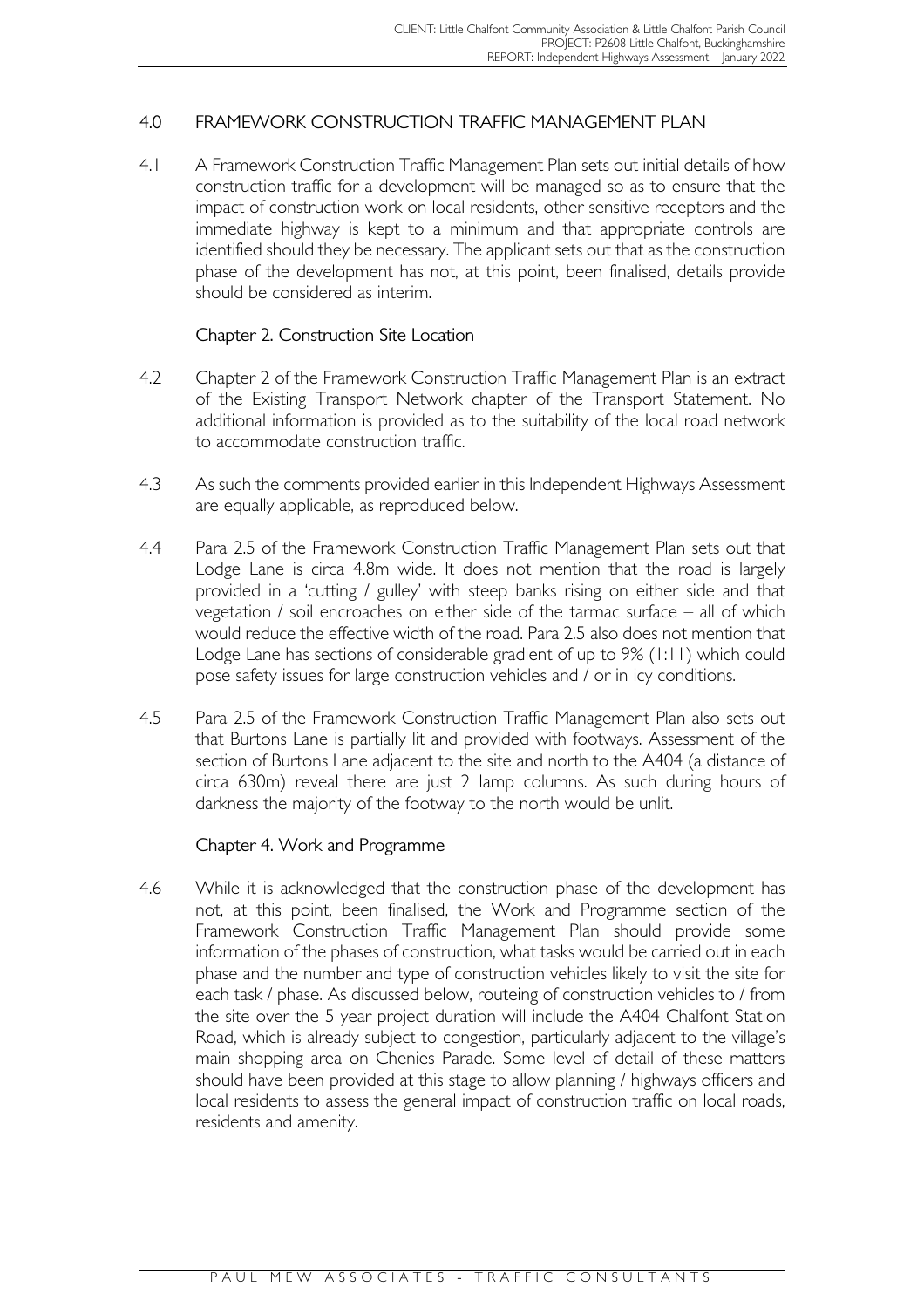4.7 Further to the point above regarding the lack of information on the number of construction vehicles likely to visit the site and impact on the A404 Chalfont Station Road adjacent to Chenies Parade, it should also be considered that construction workers are likely to visit the village's main shopping area during the day to purchase food / beverages, which will generate additional vehicle trips and increase parking demand to the detriment of existing visitors to and residents of the village.

#### Chapter 5. Traffic and Transport

- 4.8 A number of the 'Initiatives to Minimise Travel' would not in reality appear to be credible measures to reduce travel. Construction workers are unlikely to travel by public transport and it is likely that unlimited construction worker parking will be accommodated on site.
- 4.9 The type of construction vehicles that will visit the site will be more extensive than shown with heavy plant, low-loaders and mobile cranes likely to also require access. Given that the primary construction route access is subject to a 3.96m height restriction, vehicle details should have included vehicle heights.
- 4.10 HGV deliveries should avoid periods when children are travelling to and from local schools. Para 5.8 of the Framework Construction Traffic Management Plan sets out that the morning period of 07:00 to 09:00 will be avoided, but the afternoon HGV ban period of 16:00-19:00 does not cover the end of the day for local schools. For example, Dr Challoner's High School where the school day ends at 15:35.
- 4.11 Road sweeping to keep the highway adjacent to the site access clear of mud and debris should be carried out as a matter of course and not at the request of Buckinghamshire Council.
- 4.12 It is stated that 'All HGV construction traffic will be instructed to access the site via the A404 from the A413 Amersham bypass and junction 18 of the M25 at Chorleywood… All deliveries will use Lodge Lane except for the occasional delivery over 13 feet in height which will access the site from Burtons Lane.'
- 4.13 From this statement it appears that the primary construction site access will be via Lodge Lane, which as discussed above is a narrow, steep road with a low railway bridge, steep embankments on either side and which is not part of the local winter gritting network.
- 4.14 As there are no details, even preliminary, as to the number and heights of construction vehicles that will visit the site, it is not possible to assess how many vehicles may be required to travel via Burtons Lane. No details are provided of measures to ensure that over-height vehicles do not attempt to access the site via Lodge Lane which could lead to Lodge Lane being blocked or damage to the railway bridge. No details have been provided to suggest that Network Rail have been informed of the construction proposals.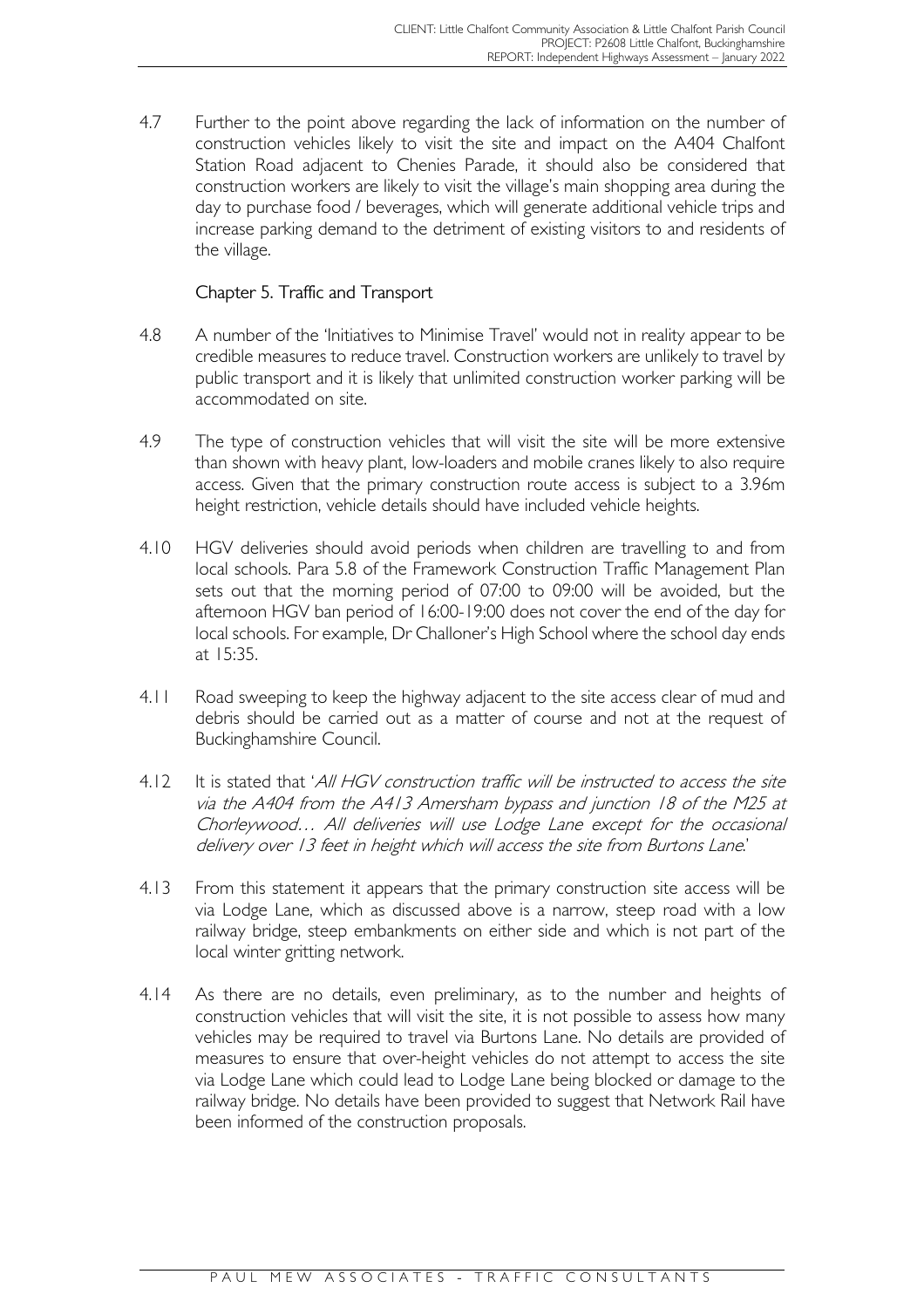#### Chapter 7. Monitoring Vehicle Movements

- 4.15 The Monitoring Strategy section of the Framework Construction Traffic Management Plan sets out that 'the number of vehicles visiting the site will be low'. This statement is questioned as the scale of the proposed development is considerable. Previously with the Framework Construction Traffic Management Plan it was stated that details such as this were not known at this time.
- 4.16 In summary, it is considered that even at this early stage, the Framework Construction Traffic Management Plan should contain a greater level of detail for the proposed scheme such than an informed decision can be taken by highways / planning officers. The provision of detailed construction information should not wholly be deferred to post consent condition discharge.